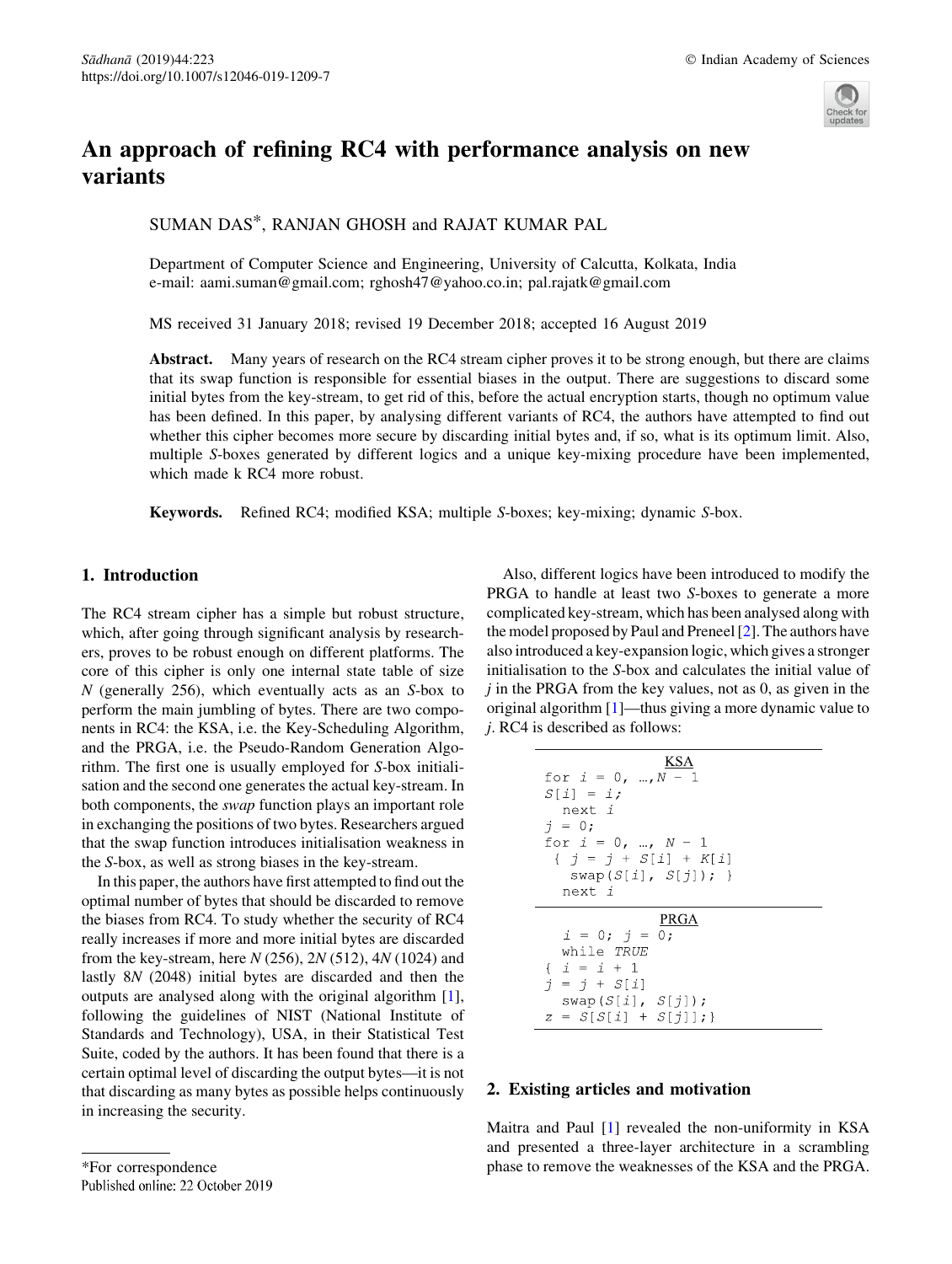Their modified algorithm, named as  $RC4+$ , resolves most of the existing weaknesses of RC4. Paul and Preneel [2] described a new statistical bias in the distribution of the first two output bytes of RC4 and suggested some more random variables in the PRGA to reduce correlation between states, forming a new variant, RC4A. They proposed dropping 2*N* initial bytes. Rivest and Schuldt [3] used extensive simulations to search biases in RC4 and suggested that about 281 output bytes are required to distinguish a new variant. They named the improved variant as 'Spritz'. Mironov [4] identified a weakness in RC4, stemming from an imperfect shuffling algorithm used in the KSA and the PRGA. He argued that discarding the initial 12*N* (or at least 3*N*) bytes from the output stream eliminates the possibility of strong attacks. Klein [5] argued that even after many steps of the PRGA, it is possible to exploit the weakness of the KSA. They also analysed RC4A and found that it also has weaknesses, similar to that of RC4—a new attack and a correlation between the output and the internal state of RC4 have been presented.

Roos [6] mentioned some limitations in the KSA by identifying several classes of weak keys for RC4 with some important technical results. He has defined strong correlations between the secret key bytes and the final key-stream generated. Akgün *et al* [7] showed that the KSA leaks information about the secret key if the initial state table is known. A new bias in the KSA has been detected by them, and they proposed the framework of a new algorithm to retrieve the RC4 key in a faster way. Mantin and Shamir [8] noted down the major non-uniformity in the output bytes at the second round of RC4, whose probability is twice the expected value. They pointed out that a cipher-text-only attack can exploit the weakness in broadcast applications.

SenGupta *et al* [9] studied the RC4 designing problem of throughput. An architecture to generate two key-stream bytes per clock using the idea of loop unrolling and pipelining has been implemented. Nawaz *et al* [10] introduced a new 32-bit RC4-like faster key-stream generator with a huge internal state and offered higher resistance against state recovery attacks. Tomašević and Bojanić [11] proposed a new technique to improve cryptanalytic attack on RC4 based on a tree representation of RC4. The strategy has been used to favour more promising values that should be assigned to unknown entries in the RC4 table. Grosul and Wallach [12] observed that by increasing key length, the strength of the RC4 key did not grow linearly and advised discarding the first 256 bytes of the key-stream. They showed that for each 2048-bit key, a family of related keys generates similar key-streams.

Al Fardan *et al* [13] recommended that RC4 should be avoided in TLS (Transport Layer Security) and WPA (Wi-Fi Protected Access). They have shown how plaintext recovery for RC4 is possible from arbitrary positions in the plaintext. Zoltak [14] reported that among 20 RC4-like algorithms, only VMPC-R produces strong pseudo-random output. They concentrated mainly on the PRGA, keeping

the KSA same for all. They found statistical weaknesses in almost all of them. Fluhrer and McGrew [15] proved that the joint distribution of two successive bytes differs significantly from the uniform distribution. They computed the joint probability of two consecutive output bytes, which requires much less key-stream bytes. Sepehrdad *et al* [16] presented a tool that may be used as an application of automated discovery of weaknesses in ciphers—this may suggest a new kind of tool for cryptanalysts. They presented several weaknesses in RC4 by this technique.

Church [17] gave a complete list of irreducible polynomials for prime moduli (2, 3, 5, 7 and 11) of each degree. The determination of the exponents provided very satisfactory control of the irreducibility of the polynomials. Daemen and Rijmen [18] defined a process of creating *S*boxes by a mathematical process in  $GF(2^8)$  (Galois Field). The process of calculating the multiplicative inverse of a byte with an irreducible polynomial as modulus has been explained. The publication SP 800-90A of NIST [19] contains specifications for cryptographically secured PRNGs (Pseudo-Random Number Generators), providing some methods based on hash functions, block cipher algorithms or number theoretic problems.



Figure 1. Block diagram of the key-mixing procedure to initialise the RC4 *S*-box (represents addition mod 256).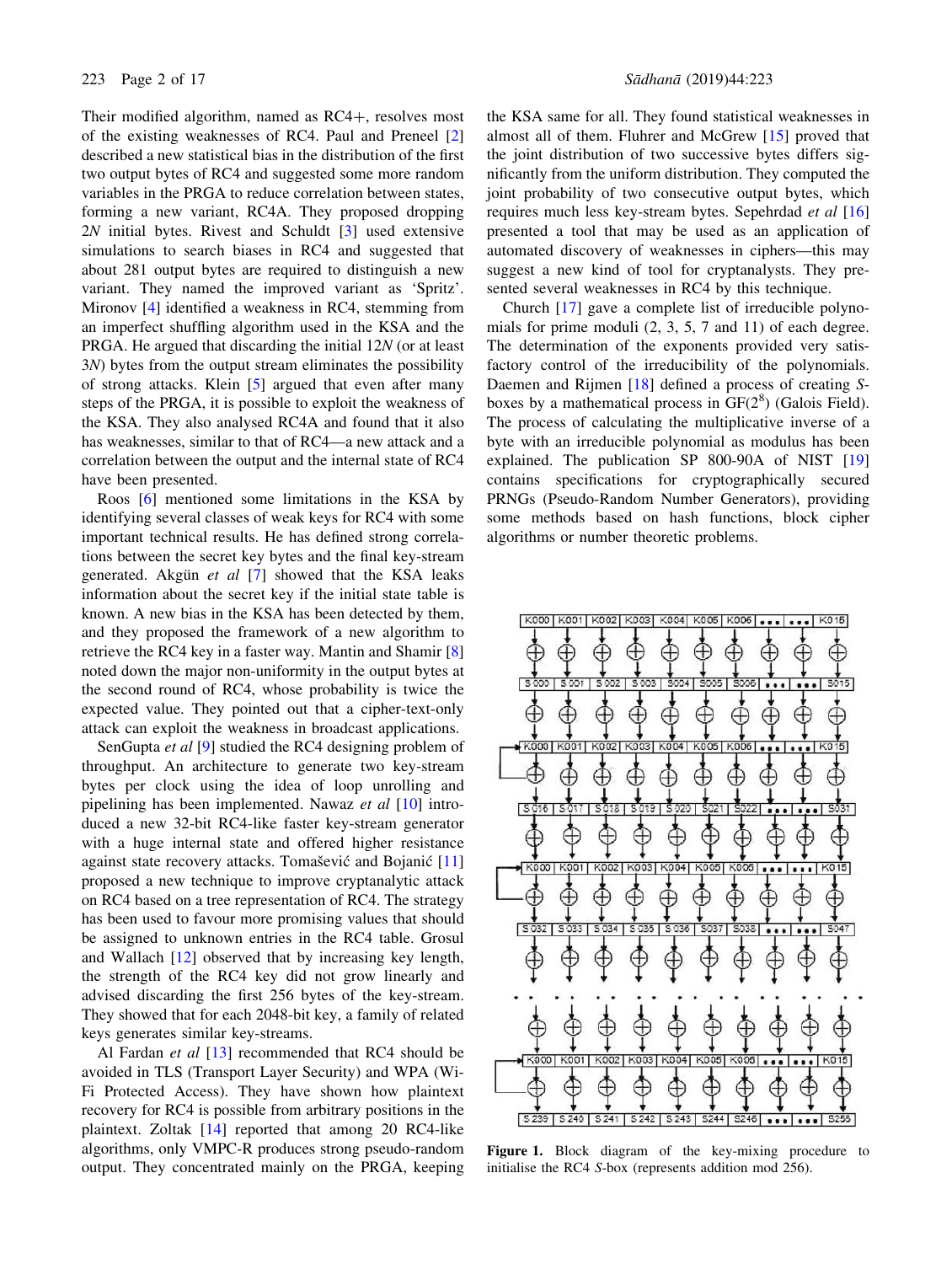|  |  |  |  |  |  |  |  |  | Table 1. Comparison of (a) POP status and (b) UD status generated by 15 NIST tests for discarded bytes. |
|--|--|--|--|--|--|--|--|--|---------------------------------------------------------------------------------------------------------|
|--|--|--|--|--|--|--|--|--|---------------------------------------------------------------------------------------------------------|

| Test           |                                            |                           |                    |                           |                           |
|----------------|--------------------------------------------|---------------------------|--------------------|---------------------------|---------------------------|
| ↓              | RC4                                        | $RC4$ $N$                 | $RC4_2N$           | $RC4_4N$                  | $RC4\_8N$                 |
|                | (a) POP Status for NIST tests              |                           |                    |                           |                           |
| 1              | 0.988000                                   | 0.988000                  | 0.996000 1         | 0.990000                  | 0.992000                  |
| 2              | 0.992000 1                                 | 0.984000                  | 0.988000           | 0.988000                  | 0.986000                  |
| 3              | 0.992000                                   | 0.992000                  | 0.996000.33        | 0.996000.33               | 0.996000.33               |
| 4              | 0.982000                                   | 0.982000                  | 0.982000           | 0.988000.5                | 0.988000.5                |
| 5              | 0.984000                                   | 0.980000                  | 0.980000           | 0.982000                  | 0.9860001                 |
| 6              | 0.980000                                   | 0.994000                  | 0.996000.5         | 0.982000                  | 0.996000,5                |
| 7              | 0.990000                                   | 0.992000                  | 0.990000           | 0.9960001                 | 0.995000                  |
| 8              | 0.992000.5                                 | 0.986000                  | 0.990000           | 0.992000.5                | 0.988000                  |
| 9              | 0.982000                                   | 0.996000 1                | 0.992000           | 0.992000                  | 0.990000                  |
| 10             | 0.992000                                   | 0.982000                  | 0.996000 1         | 0.988000                  | 0.986000                  |
| 11             | 0.982000                                   | 0.994000 1                | 0.990000           | 0.991000                  | 0.990000                  |
| 12             | 0.992000.5                                 | 0.992000.5                | 0.990000           | 0.990000                  | 0.988000                  |
| 13             | 0.995000                                   | 0.988000                  | 0.980000           | 0.9980001                 | 0.995000                  |
| 14             | 0.983500                                   | 0.986000                  | 0.987500.5         | 0.987500.5                | 0.986000                  |
| 15             | 0.985889                                   | 0.988000 1                | 0.987000           | 0.987667                  | 0.986111                  |
| Total:         | $\mathbf{2}$                               | 3.5                       | 3.33               | 3.85                      | 2.33                      |
|                | (b) Uniformity Distribution for NIST tests |                           |                    |                           |                           |
| 1              | $4.154218^{-01}$                           | $9.626880^{-01}$ <b>I</b> | $9.540148^{-01}$   | 8.831714 <sup>-01</sup>   | $7.981391^{-01}$          |
| $\overline{c}$ | $4.904834^{-01}$                           | $4.446914^{-01}$          | $9.891987^{-02}$   | $1.087909^{-01}$          | 6.952004 <sup>-01</sup> 1 |
| 3              | $8.920363^{-01}$                           | $4.635119^{-01}$          | $8.891176^{-01}$   | $5.181061^{-01}$          | $3.537331^{-01}$          |
| 4              | $5.790211^{-01}$                           | $6.454484^{-01}$          | $9.288566^{-01}$   | $2.343734^{-01}$          | $5.831447^{-01}$          |
| 5              | $2.492839^{-01}$                           | $8.343083^{-01}$          | $8.708559^{-01}$ 1 | $2.596162^{-01}$          | $4.788391^{-02}$          |
| 6              | $4.170881^{-02}$                           | $1.372823^{-01}$ <b>1</b> | $1.146836^{-03}$   | $1.509358^{-03}$          | $4.901567^{-05}$          |
| 7              | 8.272794 <sup>-01</sup> 1                  | $8.055687^{-01}$          | $4.635119^{-01}$   | $4.749856^{-01}$          | $4.446914^{-01}$          |
| 8              | $2.224804^{-01}$                           | $6.662452^{-01}$          | $7.359083^{-01}$   | $9.673823^{-01}$          | $9.093595^{-02}$          |
| 9              | $3.856456^{-02}$                           | $5.872742^{-01}$          | $4.446915^{-01}$   | $3.976884^{-01}$          | $8.343083^{-01}$ <b>1</b> |
| 10             | $5.462832^{-01}$                           | $3.907208^{-01}$          | $6.828233^{-01}$   | $7.034170^{-01}$          | $7.981391^{-01}$ 1        |
| 11             | $1.699807^{-01}$                           | $6.972574^{-02}$          | $5.558536^{-01}$   | $5.707923^{-01}$          | $1.916867^{-01}$          |
| 12             | $2.953907^{-01}$                           | $4.226379^{-01}$          | $7.675818^{-01}$   | $7.981391^{-01}$ 1        | $6.204653^{-01}$          |
| 13             | $8.201435^{-01}$                           | $7.981391^{-01}$          | $1.494948^{-01}$   | $9.705978^{-01}$ <b>1</b> | $5.030520^{-02}$          |
| 14             | $6.729885^{-02}$                           | $8.314506^{-02}$          | $2.822770^{-01}$   | $6.204653^{-01}$ <b>1</b> | $6.291943^{-02}$          |
| 15             | $8.386675^{-02}$                           | $4.515471^{-01}$          | $7.002254^{-01}$   | $5.328562^{-01}$          | $1.503405^{-02}$          |
| Total:         | $\overline{2}$                             | $\overline{2}$            | 3                  | 5                         | 3                         |

## 3. Proposed modifications to RC4

Roos [6] observed a strong correlation in RC4 between the *S*-box and the key. He pointed out the *swap* function of KSA as responsible for this while initialising the *S*-box. The line  $j = j + S[i] + K[i]$ , preceding the swap function, calculates the indices *i* and *j*, where *i* is deterministic and *j* is pseudo-random. He argued that by this way, a particular element may change its position once or more, or may not relocate at all,—which becomes a major weakness in the cipher. According to his analysis, there is a high probability of about 37% that an element is swapped not even once. To get rid of this weakness, he proposed to discard at least *N* number of initial bytes from the key-stream.

Mironov [4] also identified the same kind of weaknesses in RC4 key-stream due to *improper swap function*, as he mentioned, as the prime cause of bias. He observed that the bias appears up to the first 2*N* or 3*N* bytes. Using an abstract model, he calculated a maximum number of 12*N* initial bytes to be dumped, to get a safe key-stream.

In this paper, an attempt has been made to identify the optimum number of bytes to be discarded from RC4 keystream before starting the actual encryption. Undoubtedly, dumping more and more bytes from the output stream, as a result, does not keep on increasing the security. Here, a total of five key-streams have been analysed, generated by discarding 0, *N*, 2*N*, 4*N* and 8*N* (*N* = 256) bytes, in separation; the first one is the original cipher, and others are identified as RC4\_*N*, RC4\_2*N*, RC4\_4*N* and RC4\_8*N*, respectively.

Moreover, a new method of initialising the RC4 *S*-box has been proposed through modular arithmetic. The 256 cells of the *S*-box have been filled up by the multiplicative inverses of the 256 bytes (0–255), where an irreducible polynomial  $[16, 17, 20]$  in  $GF(2<sup>8</sup>)$  has been used as the modulus [21, 22]. By this way, the *S*-box can be initialised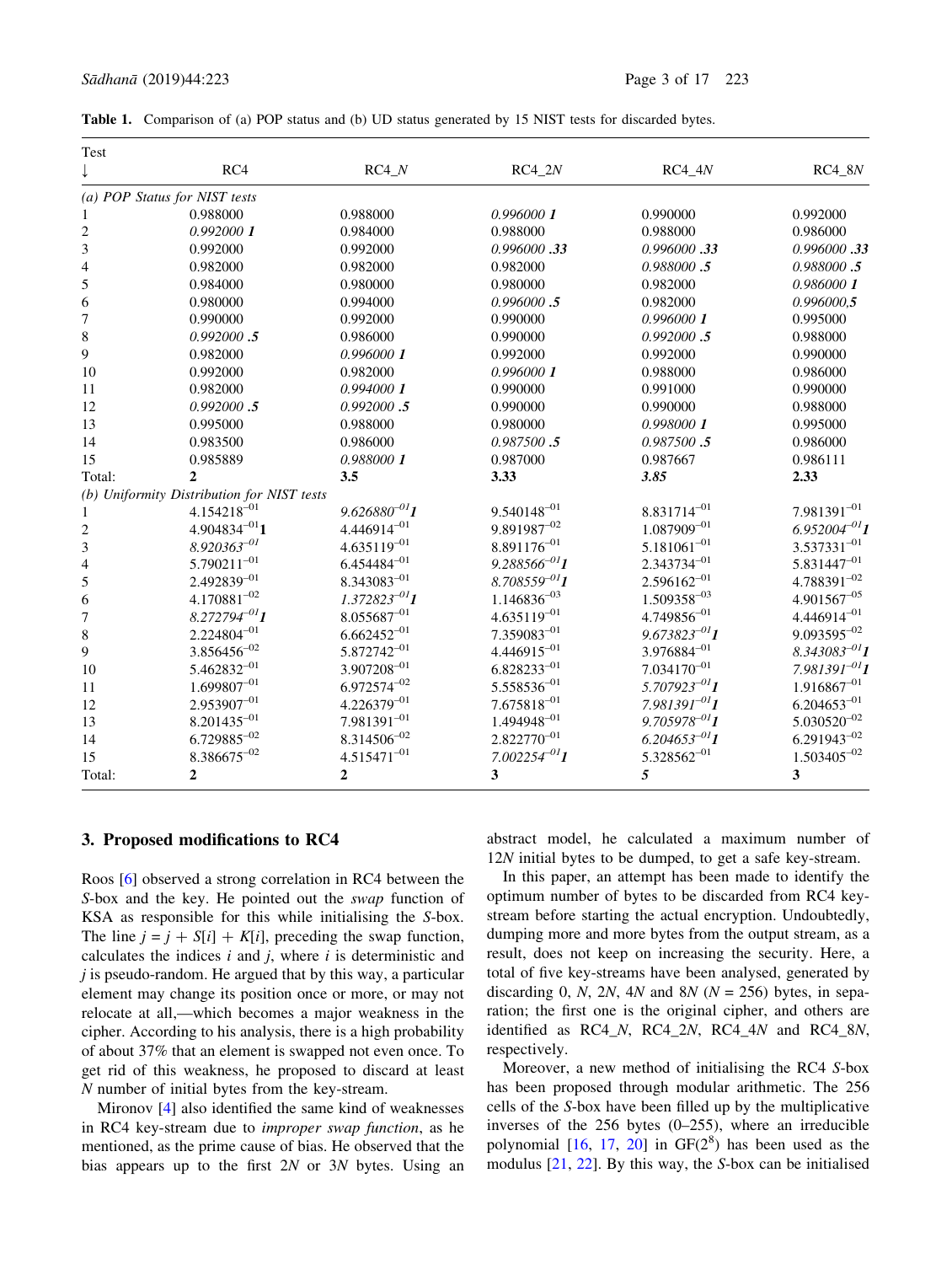|  | <b>Table 2.</b> POP status and UDs for (a) RC4, (b) RC4_N, (c) RC4_2N, (d) RC4_4N and (e) RC4_8N. |  |  |  |  |  |  |  |  |  |
|--|---------------------------------------------------------------------------------------------------|--|--|--|--|--|--|--|--|--|
|--|---------------------------------------------------------------------------------------------------|--|--|--|--|--|--|--|--|--|

| Test                     | Expected             | Observed             |                          | Uniformity                           |                    |
|--------------------------|----------------------|----------------------|--------------------------|--------------------------------------|--------------------|
|                          | <b>POP</b>           | <b>POP</b>           | <b>Status</b>            | Distribution                         | <b>Status</b>      |
|                          |                      |                      |                          |                                      |                    |
| (a)                      |                      |                      |                          | $4.154218^{-01}$                     |                    |
| $\mathbf{1}$             | 0.976651             | 0.988000             | Successful<br>Successful | $4.904834^{-01}$                     | Uniform            |
| $\overline{\mathbf{c}}$  | 0.976651             | 0.992000<br>0.992000 |                          | $8.920363^{-01}$                     | Uniform            |
| $\overline{\mathbf{3}}$  | 0.976651             |                      | Successful               | $5.790211^{-01}$                     | Uniform            |
| $\overline{\mathcal{L}}$ | 0.976651             | 0.982000             | Successful               | $2.492839^{-01}$                     | Uniform            |
| 5                        | 0.976651             | 0.984000             | Successful               | $4.170881^{-02}$                     | Uniform            |
| 6                        | 0.976651             | 0.980000             | Successful               | $8.272794^{-01}$                     | Uniform            |
| $\boldsymbol{7}$         | 0.976651             | 0.990000             | Successful               | $2.224804^{-01}$                     | Uniform            |
| $\,$ 8 $\,$              | 0.976651             | 0.992000             | Successful               |                                      | Uniform            |
| 9                        | 0.976651             | 0.982000             | Successful               | $3.856456^{-02}$<br>$5.462832^{-01}$ | Uniform            |
| 10                       | 0.976651             | 0.992000             | Successful               | $1.699807^{-01}$                     | Uniform            |
| 11                       | 0.980561             | 0.982000             | Successful               | $2.953907^{-01}$                     | Uniform            |
| 12                       | 0.976651             | 0.992000             | Successful               | $8.201435^{-01}$                     | Uniform            |
| 13                       | 0.980561             | 0.995000             | Successful               | $6.729885^{-02}$                     | Uniform            |
| 14                       | 0.985280             | 0.983500             | Unsuccessful             | $8.386675^{-02}$                     | Uniform            |
| 15                       | 0.986854             | 0.985889             | Unsuccessful             |                                      | Uniform            |
| (b)                      |                      |                      |                          | $9.626880^{-01}$                     |                    |
| $\mathbf{1}$             | 0.976651             | 0.988000<br>0.984000 | Successful               | $4.446914^{-01}$                     | Uniform            |
| $\boldsymbol{2}$         | 0.976651             |                      | Successful               | $4.635119^{-01}$                     | Uniform            |
| $\mathfrak{Z}$           | 0.976651             | 0.992000             | Successful               | $6.454484^{-01}$                     | Uniform            |
| $\overline{\mathcal{L}}$ | 0.976651             | 0.982000             | Successful               | $8.343083^{-01}$                     | Uniform            |
| 5                        | 0.976651             | 0.980000             | Successful               | $1.372823^{-01}$                     | Uniform            |
| 6                        | 0.976651             | 0.994000             | Successful               | $8.055687^{-01}$                     | Uniform            |
| $\overline{7}$           | 0.976651             | 0.992000             | Successful               | $6.662452^{-01}$                     | Uniform            |
| $\,$ 8 $\,$              | 0.976651             | 0.986000             | Successful               | $5.872742^{-01}$                     | Uniform            |
| 9                        | 0.976651             | 0.996000             | Successful<br>Successful | $3.907208^{-01}$                     | Uniform            |
| 10                       | 0.976651             | 0.982000             |                          | $6.972574^{-02}$                     | Uniform            |
| 11                       | 0.980561             | 0.994000             | Successful               | $4.226379^{-01}$                     | Uniform            |
| 12                       | 0.976651             | 0.992000             | Successful               | $7.981391^{-01}$                     | Uniform            |
| 13                       | 0.980561             | 0.988000             | Successful               | $8.314506^{-02}$                     | Uniform            |
| 14                       | 0.985280<br>0.986854 | 0.986000<br>0.988000 | Successful               | $4.515471^{-01}$                     | Uniform            |
| 15                       |                      |                      | Successful               |                                      | Uniform            |
| (c)                      |                      |                      |                          | $9.540148^{-01}$                     |                    |
| $\mathbf{1}$             | 0.976651<br>0.976651 | 0.996000<br>0.988000 | Successful               | 9.891987-02                          | Uniform            |
| $\overline{\mathbf{c}}$  |                      | 0.996000             | Successful               | 8.891176 <sup>-01</sup>              | Uniform            |
| $\sqrt{3}$               | 0.976651<br>0.976651 | 0.982000             | Successful<br>Successful | $9.288566^{-01}$                     | Uniform            |
| 4<br>5                   | 0.976651             | 0.980000             | Successful               | $8.708559^{-01}$                     | Uniform            |
|                          | 0.976651             | 0.996000             | Successful               | $1.146836^{-03}$                     | Uniform<br>Uniform |
| 6                        |                      |                      |                          | $4.635119^{-01}$                     | Uniform            |
| $\tau$                   | 0.976651<br>0.976651 | 0.990000             | Successful               | 7.359083-01                          |                    |
| $\,8\,$                  | 0.976651             | 0.990000<br>0.992000 | Successful<br>Successful | $4.446915^{-01}$                     | Uniform            |
| 9                        |                      | 0.996000             | Successful               | $6.828233^{-01}$                     | Uniform            |
| 10                       | 0.976651<br>0.980561 | 0.990000             | Successful               | 5.558536-01                          | Uniform<br>Uniform |
| 11                       | 0.976651             | 0.990000             | Successful               | $7.675818^{-01}$                     |                    |
| 12                       |                      |                      |                          | $1.494948^{-01}$                     | Uniform            |
| 13                       | 0.980561             | 0.980000             | Unsuccessful             | $2.822770^{\text{-}01}$              | Uniform            |
| 14                       | 0.985280             | 0.987500             | Successful               | $7.002254^{-01}$                     | Uniform            |
| 15                       | 0.986854             | 0.987000             | Successful               |                                      | Uniform            |
| (d)                      |                      |                      |                          | 8.831714 <sup>-01</sup>              |                    |
| 1                        | 0.976651             | 0.990000             | Successful               | $1.087909^{-01}$                     | Uniform            |
| $\boldsymbol{2}$         | 0.976651             | 0.988000             | Successful               | $5.181061^{-01}$                     | Uniform            |
| $\sqrt{3}$               | 0.976651             | 0.996000             | Successful               | 2.343734-01                          | Uniform            |
| 4                        | 0.976651             | 0.988000             | Successful               | $2.596162^{-01}$                     | Uniform            |
| 5                        | 0.976651             | 0.982000             | Successful               | $1.509358^{-03}$                     | Uniform            |
| 6                        | 0.976651             | 0.982000             | Successful               |                                      | Uniform            |
| $\boldsymbol{7}$         | 0.976651             | 0.996000             | Successful               | $4.749856^{-01}$                     | Uniform            |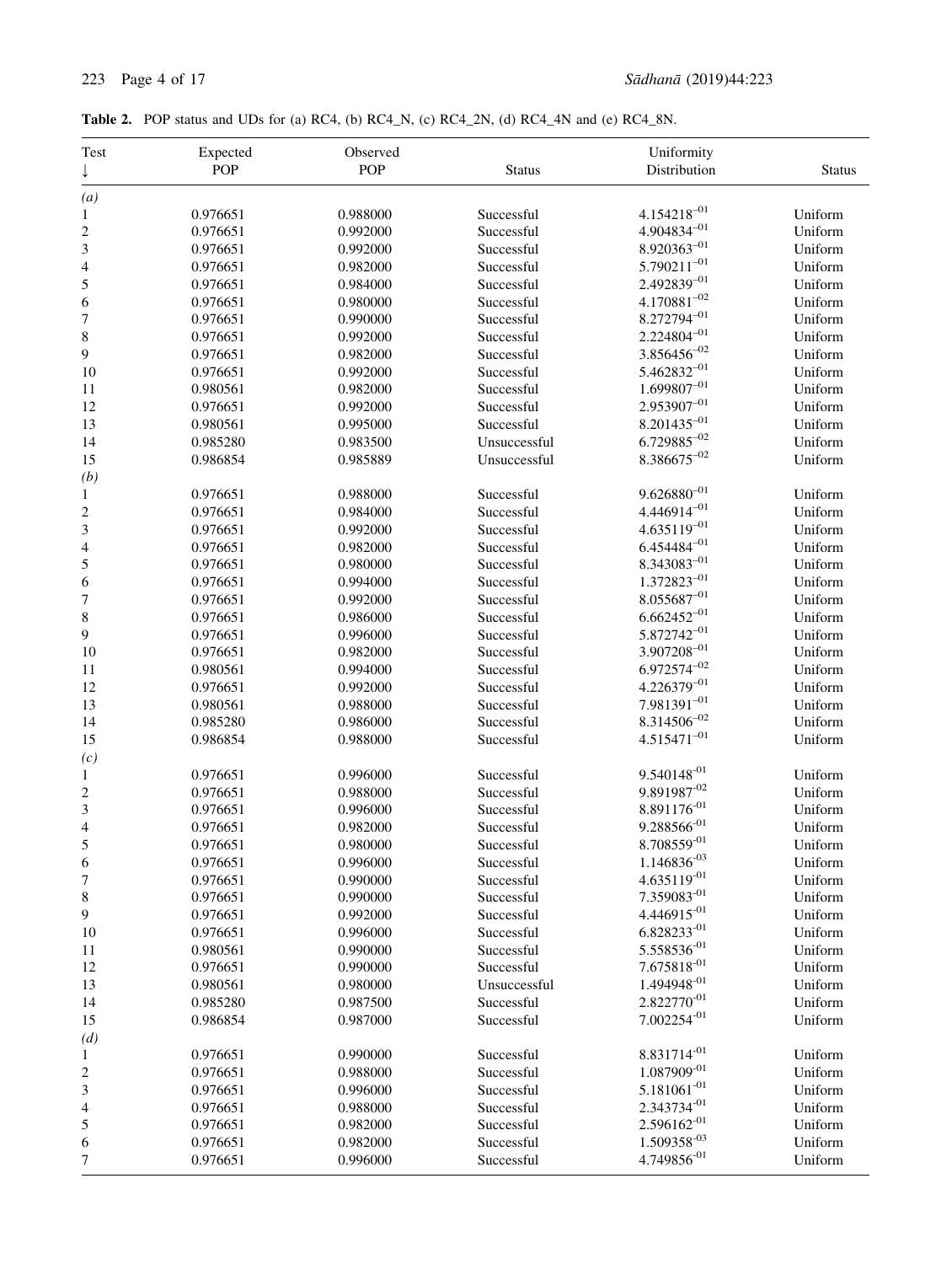Table 2 continued

| Expected<br>Test |          | Observed   |               | Uniformity              |               |  |  |  |
|------------------|----------|------------|---------------|-------------------------|---------------|--|--|--|
| ↓                | POP      | <b>POP</b> | <b>Status</b> | Distribution            | <b>Status</b> |  |  |  |
| 8                | 0.976651 | 0.992000   | Successful    | $9.673823^{-01}$        | Uniform       |  |  |  |
| 9                | 0.976651 | 0.992000   | Successful    | 3.976884-01             | Uniform       |  |  |  |
| 10               | 0.976651 | 0.988000   | Successful    | $7.034170^{-01}$        | Uniform       |  |  |  |
| 11               | 0.980561 | 0.991000   | Successful    | $5.707923^{-01}$        | Uniform       |  |  |  |
| 12               | 0.976651 | 0.990000   | Successful    | 7.981391-01             | Uniform       |  |  |  |
| 13               | 0.980561 | 0.998000   | Successful    | 9.705978-01             | Uniform       |  |  |  |
| 14               | 0.985280 | 0.987500   | Successful    | $6.204653^{-01}$        | Uniform       |  |  |  |
| 15               | 0.986854 | 0.987667   | Successful    | $5.328562^{-01}$        | Uniform       |  |  |  |
| (e)              |          |            |               |                         |               |  |  |  |
| 1                | 0.976651 | 0.992000   | Successful    | 7.981391 <sup>-01</sup> | Uniform       |  |  |  |
| 2                | 0.976651 | 0.986000   | Successful    | $6.952004^{-01}$        | Uniform       |  |  |  |
| 3                | 0.976651 | 0.996000   | Successful    | $3.537331^{01}$         | Uniform       |  |  |  |
| 4                | 0.976651 | 0.988000   | Successful    | 5.831447 <sup>-01</sup> | Uniform       |  |  |  |
| 5                | 0.976651 | 0.986000   | Successful    | 4.788391-02             | Uniform       |  |  |  |
| 6                | 0.976651 | 0.996000   | Successful    | $4.901567^{-05}$        | Non-uniform   |  |  |  |
| 7                | 0.976651 | 0.995000   | Successful    | 4.446914 <sup>-01</sup> | Uniform       |  |  |  |
| 8                | 0.976651 | 0.988000   | Successful    | $9.093595^{02}$         | Uniform       |  |  |  |
| 9                | 0.976651 | 0.990000   | Successful    | 8.343083-01             | Uniform       |  |  |  |
| 10               | 0.976651 | 0.986000   | Successful    | 7.981391 <sup>-01</sup> | Uniform       |  |  |  |
| 11               | 0.980561 | 0.990000   | Successful    | 1.916867-01             | Uniform       |  |  |  |
| 12               | 0.976651 | 0.988000   | Successful    | $6.204653^{01}$         | Uniform       |  |  |  |
| 13               | 0.980561 | 0.995000   | Successful    | $5.030520^{-02}$        | Uniform       |  |  |  |
| 14               | 0.985280 | 0.986000   | Successful    | $6.291943^{02}$         | Uniform       |  |  |  |
| 15               | 0.986854 | 0.986111   | Unsuccessful  | $1.503405^{-02}$        | Uniform       |  |  |  |

with 256 random-like values, which is the primary aim of the KSA. This is how one can take care of the controversial swap function. The list of these polynomials is given as follows:

|  |  |  | 11B, 11D, 12B, 12D, 139, 13F, 14D, 15F, 163, 165, |  |
|--|--|--|---------------------------------------------------|--|
|  |  |  | 169, 171, 177, 17B, 187, 18B, 18D, 19F, 1A3, 1A9, |  |
|  |  |  | 1B1, 1BD, 1C3, 1CF, 1D7, 1DD, 1E7, 1F3, 1F5, 1F9. |  |

To ensure that the *S*-box is more unpredictable, these initial values have then been merged with the key bytes, by introducing a key-mixing logic, described in the following pseudocode. The logical block diagram of the same is shown in figure 1.

```
for (i=0; i<256; i++)if (i<16) S[i] = (S[i]+K[i]) %256;
 else S[i] = (S[i]+S[i-16]+K[i*16]) %256.
```
By this way, each bit of the key is diffused into several stages, and sufficient nonlinearity is introduced against reconstructing the state array, to make it more resistant to known cryptanalytic attacks. This key-mixing process is simple to implement on any platform, removing biases and weak keys inserted by the *swap* function of KSA.

In the original RC4, values of the *S*-box are only swapped, not updated. Researchers argue on this point that many a value for the *S*-box may not at all move in this process,

and thus serious bias occurs in the output of this cipher. Keeping the increase in security and robustness in mind as the main points, the authors tried to minimise the bias by removing the conventional swap from the KSA portion of RC4 and achieving the key-mixing logic.

While updating values with key-mixing, first the newly generated value is stored in a binary tree. Then, a binary search is performed on the tree from 0 to  $i - 1$  to search for a duplicate, with time complexity O(log *i*). If the newly generated value is found to be a duplicate one, the same is incremented by 1 (mod 256), and again a new search is performed, from the very beginning. Once it is confirmed that the newly generated value is unique from *S*[0] to *S*[*] up to the <i>N*th value ( $N = 256$ , here), then only the value is taken as granted. After sufficient experimental and implementational observations, it can be concluded that the aforementioned algorithm is fast and efficient enough, and there is no scope of generating duplicate values once it completes its operation. Future work might be interesting for the mathematicians and researchers in this regard.

Though the aforementioned procedure definitely increases the time complexity of the cipher, it can be mentioned that the key-mixing is used only in place of the KSA, i.e. the *S*-box initialisation only. As the PRGA remains unchanged for the rest of the encryption process, which generally uses data of very large size that may tend to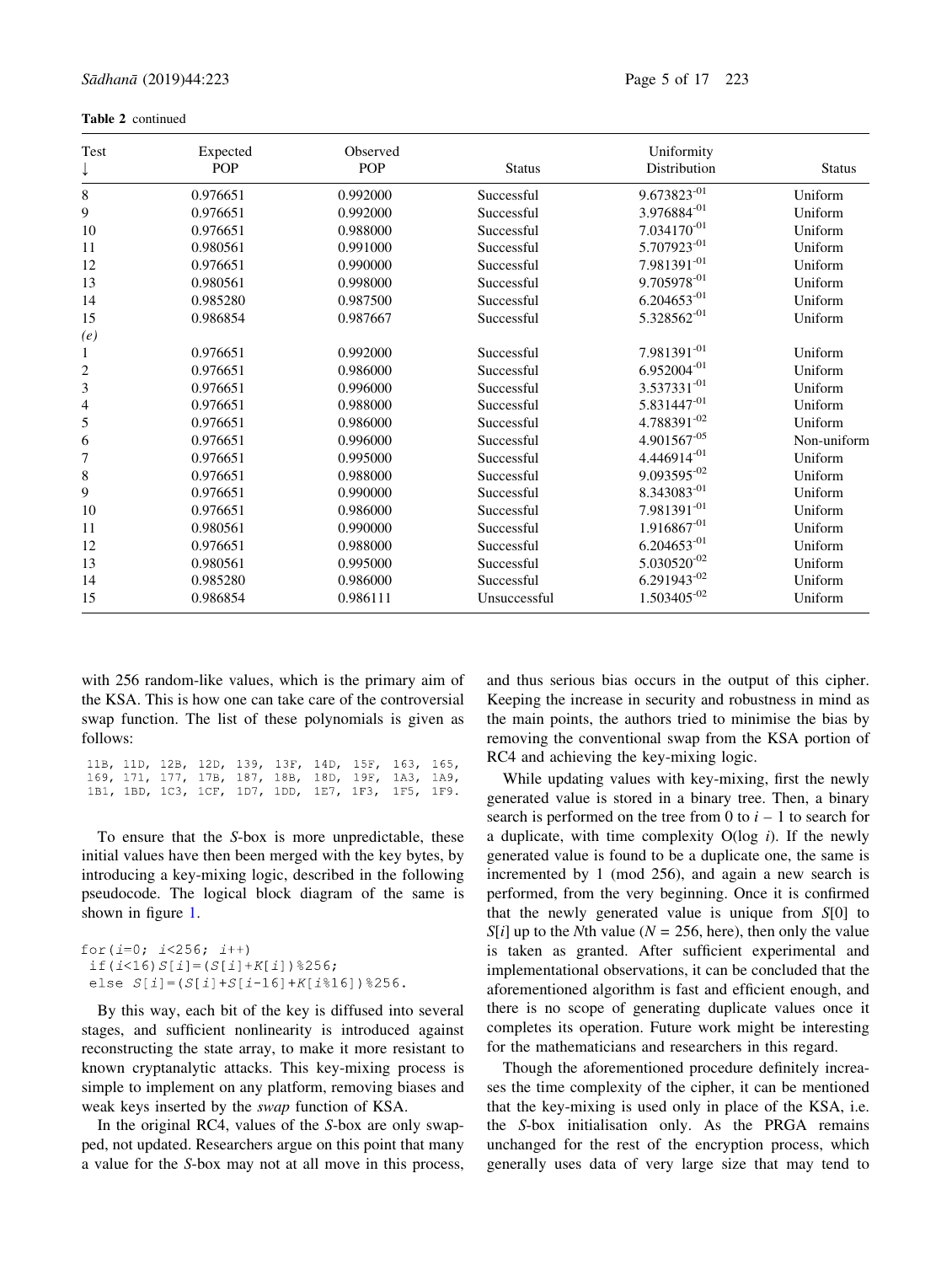Table 3 continued

Table 3. *P*-value distribution for (a) RC4, (b) RC4\_N, (c) RC4\_2N, (d) RC4\_4N and (e) RC4\_8*N*.

| Test $\downarrow$        | 1        | $\overline{c}$ | 3        | $\overline{4}$ | 5        | 6        | 7        | 8        | 9        | 10       |
|--------------------------|----------|----------------|----------|----------------|----------|----------|----------|----------|----------|----------|
| (a)                      |          |                |          |                |          |          |          |          |          |          |
| 1                        | 68       | 50             | 48       | 49             | 52       | 48       | 44       | 47       | 49       | 45       |
| $\overline{c}$           | 49       | 49             | 53       | 39             | 51       | 45       | 62       | 48       | 47       | 57       |
| 3                        | 55       | 59             | 48       | 44             | 54       | 48       | 48       | 49       | 49       | 46       |
| $\overline{\mathcal{L}}$ | 38       | 61             | 50       | 51             | 46       | 60       | 51       | 44       | 51       | 48       |
| 5                        | 58       | 56             | 48       | 50             | 47       | 39       | 44       | 66       | 49       | 43       |
| 6                        | 56       | 47             | 46       | 45             | 59       | 38       | 47       | 70       | 38       | 54       |
| 7                        | 41       | 45             | 46       | 49             | 52       | 52       | 56       | 50       | 49       | 60       |
| 8                        | 46       | 57             | 40       | 57             | 42       | 50       | 64       | 58       | 40       | 46       |
| 9                        | 60       | 55             | 56       | 55             | 57       | 54       | 32       | 42       | 53       | 36       |
| 10                       | 51       | 44             | 56       | 48             | 43       | 46       | 63       | 47       | 52       | 50       |
| 11                       | 99       | 115            | 122      | 104            | 98       | 104      | 82       | 98       | 88       | 90       |
| 12                       | 49       | 57             | 65       | 50             | 54       | 51       | 39       | 50       | 40       | 45       |
| 13                       | 90       | 106            | 105      | 98             | 99       | 104      | 102      | 112      | 98       | 86       |
| 14                       | 438      | 400            | 414      | 382            | 397      | 384      | 399      | 385      | 401      | 400      |
| 15                       | 955      | 854            | 901      | 891            | 948      | 903      | 895      | 935      | 832      | 886      |
| (b)                      |          |                |          |                |          |          |          |          |          |          |
| $\mathbf{1}$             | 45       | 48             | 51       | 50             | 51       | 54       | 51       | 54       | 41       | 57       |
| $\overline{\mathbf{c}}$  | 56       | 43             | 41       | 58             | 44       | 58       | 57       | 42       | 49       | 52       |
| 3                        | 49       | 47             | 55       | 53             | 58       | 39       | 46       | 60       | 50       | 43       |
| $\overline{\mathcal{L}}$ | 53       | 43             | 56       | 42             | 52       | 45       | 54       | 55       | 54       | 46       |
| 5                        | 51       | 48             | 53       | 56             | 50       | 51       | 38       | 46       | 49       | 56       |
| 6                        | 68       | 50             | 57       | 50             | 47       | 45       | 51       | 39       | 41       | 50       |
| 7                        | 36       | 50             | 53       | 55             | 49       | 46       | 51       | 52       | 52       | 56       |
| 8                        | 53       | 52             | 60       | 46             | 54       | 46       | 40       | 50       | 53       | 46       |
| 9                        | 53       | 50             | 53       | 47             | 49       | 62       | 47       | 43       | 55       | 41       |
| 10                       | 56       | 47             | 42       | 43             | 42       | 61       | 45       | 54       | 59       | 53       |
| 11                       | 93       | 86             | 97       | 105            | 103      | 92       | 109      | 105      | 97       | 113      |
| 12                       | 45       | 36             | 55       | 56             | 52       | 44       | 56       | 53       | 46       | 57       |
| 13                       | 87       | 102            | 115      | 99             | 106      | 104      | 97       | 101      | 91       | 98       |
| 14                       | 406      | 389            | 365      | 372            | 402      | 433      | 428      | 403      | 432      | 370      |
| 15                       | 913      | 928            | 948      | 897            | 908      | 891      | 893      | 854      | 912      | 856      |
| (c)                      |          |                |          |                |          |          |          |          |          |          |
| $\mathbf{1}$             | 46       | 46             | 44       | 59             | 51       | 52       | 50       | 53       | 45       | 55       |
| $\overline{\mathbf{c}}$  | 61       | 53             | 32       | 61             | 47       | 43       | 42       | 52       | 49       | 60       |
| 3                        | 47       | 51             | 53       | 54             | 55       | 44       | 43       | 58       | 48       | 47       |
| $\overline{4}$           | 45       | 47             | 47       | 52             | 57       | 50       | 55       | 49       | 55       | 47       |
| 5<br>6                   | 51<br>57 | 51<br>67       | 50<br>55 | 60             | 51<br>50 | 45<br>38 | 42       | 45<br>53 | 53<br>43 | 52<br>40 |
| 7                        | 37       | 52             | 52       | 31<br>56       | 43       | 57       | 66<br>40 | 61       | 49       | 53       |
| 8                        | 53       | 55             | 41       | 61             | 41       | 47       | 52       | 54       | 47       | 49       |
| 9                        | 40       | 52             | 62       | 52             | 47       | 47       | 56       | 43       | 55       | 46       |
| 10                       | 53       | 51             | 48       | 56             | 51       | 40       | 54       | 41       | 49       | 57       |
| 11                       | 88       | 87             | 92       | 107            | 105      | 101      | 102      | 104      | 98       | 116      |
| 12                       | 42       | 41             | 47       | 55             | 58       | 50       | 48       | 51       | 54       | 54       |
| 13                       | 96       | 116            | 115      | 92             | 78       | 94       | 97       | 116      | 101      | 95       |
| 14                       | 375      | 373            | 391      | 425            | 407      | 424      | 395      | 402      | 433      | 377      |
| 15                       | 897      | 914            | 942      | 923            | 897      | 925      | 881      | 867      | 884      | 870      |
| (d)                      |          |                |          |                |          |          |          |          |          |          |
| $\,1$                    | 47       | 46             | 43       | 57             | 49       | 53       | 58       | 47       | 46       | 54       |
| $\overline{\mathbf{c}}$  | 60       | 57             | 38       | 52             | 44       | 45       | 40       | 48       | 66       | 50       |
| 3                        | 50       | 48             | 54       | 52             | 53       | 42       | 42       | 59       | 58       | 42       |
| $\overline{4}$           | 49       | 61             | 37       | 55             | 47       | 63       | 50       | 55       | 38       | 45       |
| 5                        | 51       | 51             | 50       | 55             | 58       | 48       | 40       | 36       | 61       | 50       |
| 6                        | 47       | 61             | 54       | 27             | 47       | 42       | 61       | 69       | 40       | 52       |
| 7                        | 41       | 45             | 58       | 46             | 56       | 41       | 56       | 54       | 55       | 50       |
|                          |          |                |          |                |          |          |          |          |          |          |

| Test $\downarrow$ | 1   | 2   | 3   | 4   | 5   | 6   | 7   | 8   | 9   | 10  |
|-------------------|-----|-----|-----|-----|-----|-----|-----|-----|-----|-----|
| 8                 | 50  | 52  | 58  | 51  | 47  | 44  | 47  | 49  | 52  | 52  |
| 9                 | 42  | 60  | 57  | 39  | 50  | 53  | 52  | 41  | 53  | 55  |
| 10                | 52  | 48  | 47  | 50  | 57  | 40  | 50  | 44  | 54  | 59  |
| 11                | 87  | 85  | 96  | 106 | 105 | 96  | 99  | 113 | 103 | 112 |
| 12                | 40  | 43  | 48  | 54  | 56  | 47  | 50  | 57  | 53  | 54  |
| 13                | 114 | 85  | 90  | 117 | 92  | 110 | 85  | 83  | 101 | 127 |
| 14                | 390 | 417 | 423 | 415 | 414 | 394 | 389 | 392 | 403 | 365 |
| 15                | 901 | 909 | 972 | 895 | 879 | 881 | 906 | 872 | 831 | 956 |
| (e)               |     |     |     |     |     |     |     |     |     |     |
| $\mathbf{1}$      | 44  | 53  | 44  | 59  | 46  | 55  | 52  | 54  | 39  | 54  |
| 2                 | 58  | 50  | 44  | 48  | 53  | 45  | 52  | 42  | 49  | 59  |
| 3                 | 46  | 47  | 57  | 58  | 46  | 48  | 47  | 64  | 49  | 38  |
| $\overline{4}$    | 52  | 41  | 41  | 58  | 43  | 58  | 50  | 57  | 45  | 55  |
| 5                 | 51  | 51  | 46  | 61  | 59  | 47  | 36  | 46  | 51  | 52  |
| 6                 | 42  | 50  | 49  | 41  | 65  | 36  | 46  | 82  | 36  | 53  |
| 7                 | 43  | 53  | 46  | 50  | 45  | 63  | 38  | 56  | 58  | 48  |
| 8                 | 60  | 39  | 38  | 47  | 55  | 61  | 60  | 48  | 40  | 52  |
| 9                 | 53  | 50  | 54  | 45  | 46  | 62  | 49  | 47  | 48  | 46  |
| 10                | 55  | 47  | 46  | 45  | 55  | 48  | 53  | 47  | 59  | 47  |
| 11                | 90  | 84  | 90  | 114 | 103 | 89  | 116 | 100 | 100 | 114 |
| 12                | 44  | 41  | 45  | 50  | 56  | 54  | 61  | 48  | 48  | 53  |
| 13                | 89  | 74  | 111 | 84  | 110 | 113 | 103 | 106 | 98  | 112 |
| 14                | 421 | 373 | 424 | 377 | 444 | 403 | 414 | 386 | 396 | 362 |
| 15                | 871 | 932 | 971 | 890 | 878 | 877 | 939 | 909 | 855 | 880 |

infinity, the increased time complexity of *S*-box initialisation will not eventually affect the overall time complexity of the cipher.

As a next phase, following the proposal of Paul and Preneel [2], multiple *S*-boxes have been used to make the output stream more randomised. Their algorithm of PRGA, marked as RC4 2A here, has been reformed by the authors, where two irreducible polynomials from  $GF(2^8)$  acted as moduli to initialise two *S*-boxes; the key-mixing logic has not been utilised in this part. Initial values of  $j_1$  and  $j_2$  have been calculated from key values, not from 0 as in RC4 or its other variants, thus, giving more dynamic values while starting the PRGA. The modified PRGA, marked as RC4\_2B, is given as follows:

| $i++$ :                                                                                 |                                                                                                                           |
|-----------------------------------------------------------------------------------------|---------------------------------------------------------------------------------------------------------------------------|
| $j_1 = j_1 + S_1[i]$ ;<br>swap( $S_1[i], S_1[j_1]$ );<br>$z = S_1[S_1[i] + S_1[j_1]]$ ; | $\begin{cases}\n\frac{1}{2}z = j_2 + S_2[i]; \\ \text{swap}(S_2[i], S_2[j_2]); \\ z = S_2[S_2[i]+S_2[j_2]].\n\end{cases}$ |

In another attempt, PRGA has been reformed again, where two values of  $i$ :  $i_1$  and  $i_2$ , for each *S*-box, have been introduced, initialised as 0, forming a new variant. Initial values of  $j_1$  and  $j_2$  have been calculated using the same logic as before. The basic aim is to create the key-stream more random to make it harder for the intruder to break. This variant, marked as RC4\_2C, is as follows: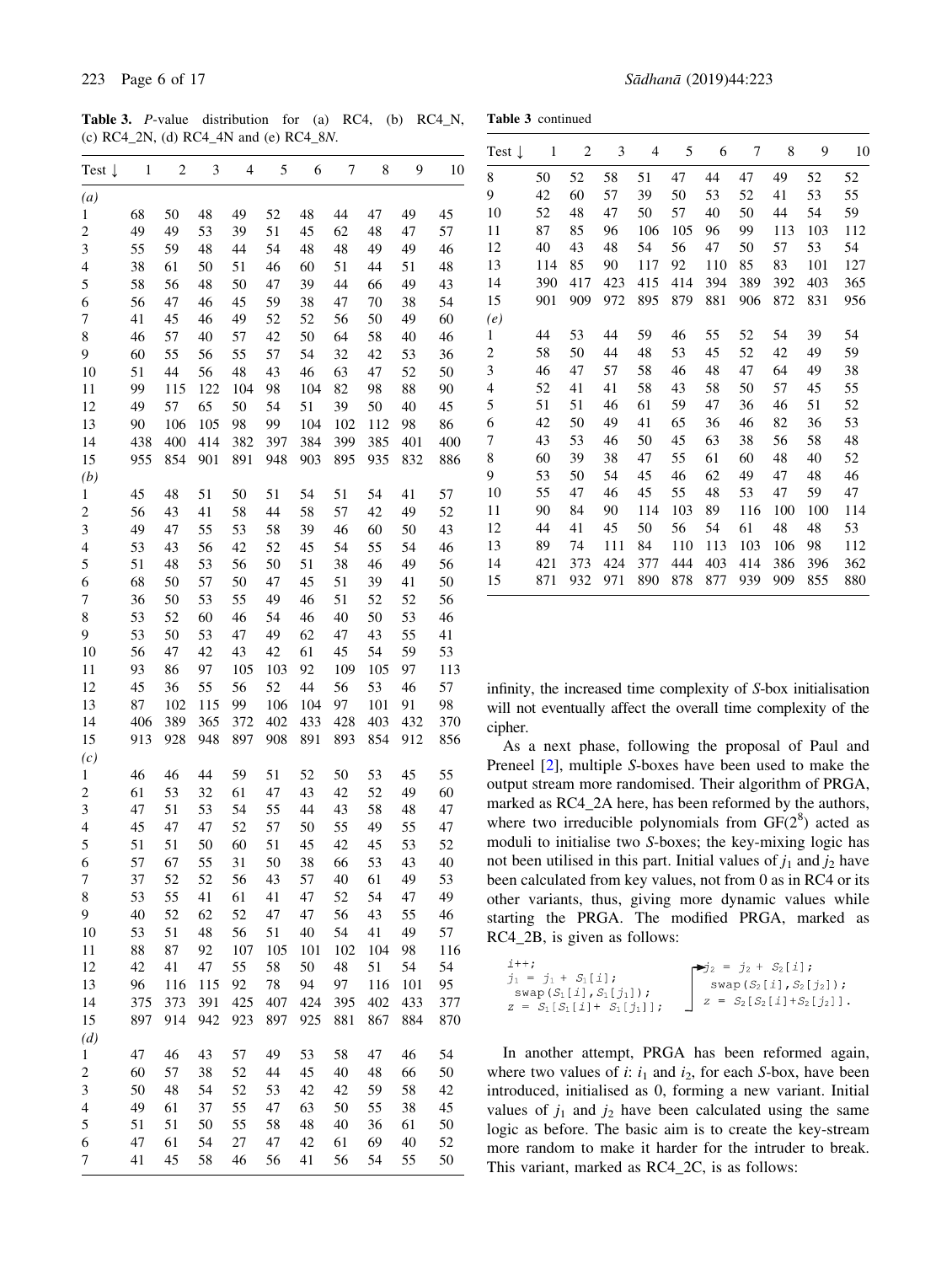

Figure 2. *P*-value distributions of test 4 for (a) RC4, (b) RC4\_*N*, (c) RC4\_2*N*, (d) RC4\_4*N*, (e) RC4\_8*N*. *P*-value distributions of Test 8 for (f) RC4, (g) RC4\_N, (h) RC4\_2*N*, (i) RC4\_4*N*, (j) RC4\_8*N*.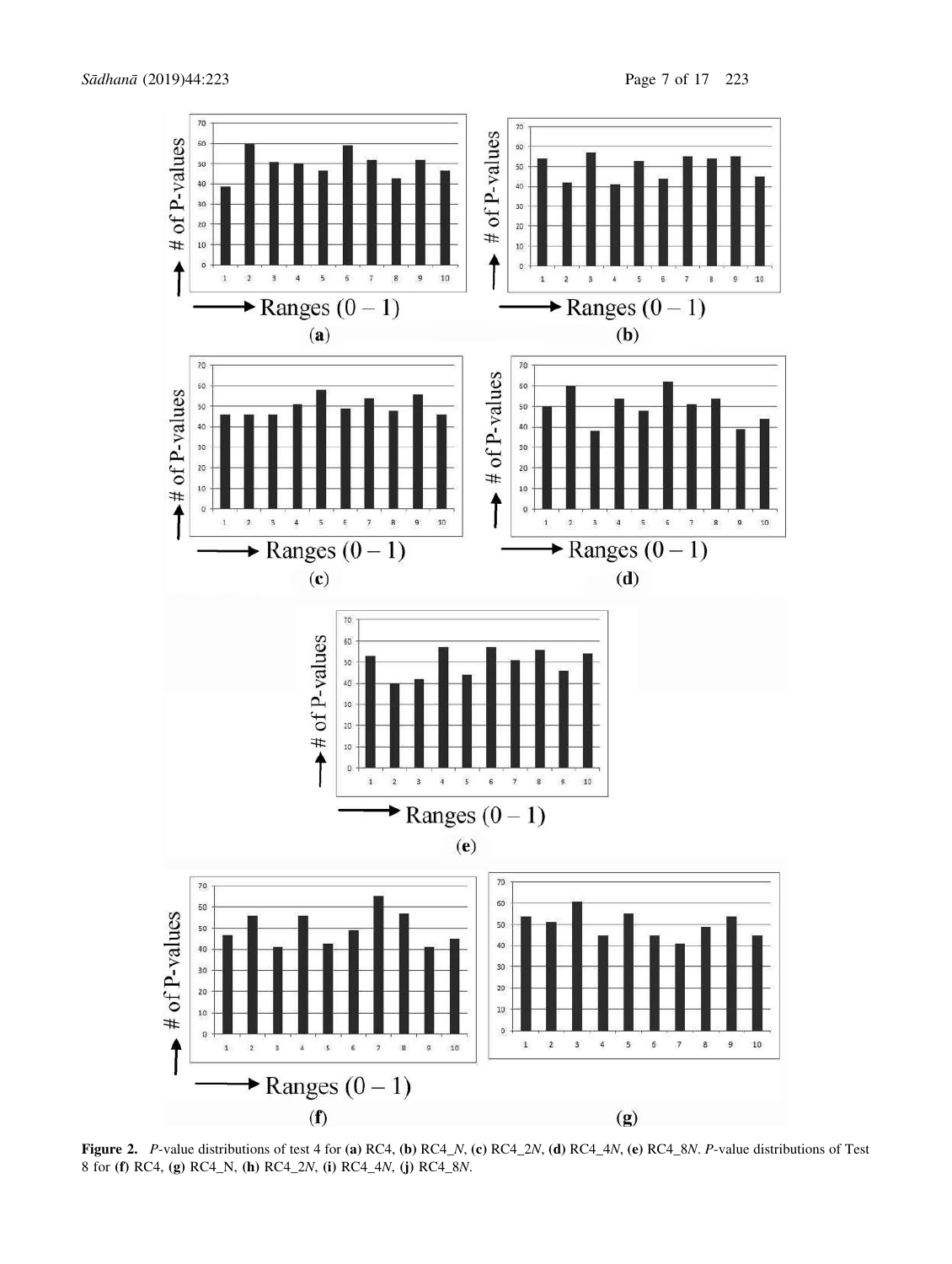

Figure 2. continued

$$
j_1 = j_1 + S_1[i_1];
$$
  
\n
$$
j_2 = j_2 + S_2[i_2];
$$
  
\n
$$
z = S_1[S_1[i_1] + S_1[j_1]);
$$
  
\n
$$
j_2 = j_2 + S_2[i_2];
$$
  
\n
$$
y_{\text{wap}}(S_2[i_2], S_2[j_2]);
$$
  
\n
$$
z = S_3[S_5[i_2] + S_5[j_1]].
$$

Finally, another variant, with a single *S*-box, has been formed by implementing the key-mixing logic, whose initialisation has been done by calculating the multiplicative inverses using modular arithmetic, as described before. This algorithm is much simpler, and its space complexity is also reasonably less. Furthermore, in this way, the KSA has been replaced by a new function. This one is also analysed along with the aforementioned variants to check efficiency.

All these variants of RC4, along with the original one, have been statistically analysed using the NIST Statistical Test Suite, containing 15 different statistical tests to check the robustness of a cipher-text. For each test, a *P*-value (probability value) will be generated, from which two parameters, POP (Proportion of Passing) and UD (Uniformity Distribution), will be calculated to compare the results. For all the algorithms, an example text file has been encrypted 500 times using 500 same encryption keys, generating 500 cipher-texts for each algorithm, each containing 1,342,500 bits, as has been recommended by NIST [23]. Results are then compared to find out how the security varies following the steps of these algorithms.

## 4. Results and discussion

The analysis proves that though RC4 itself is sufficiently secured, the new variants claim themselves even more efficient than RC4. It has been found that the reformed algorithms create a tweak in RC4 to increase security. First of all, the optimum number of initial key-stream bytes to be discarded is determined by analysing RC4, RC4\_*N*, RC4\_2*N*, RC4\_4*N* and RC4\_8*N*. It has been observed that discarding some initial bytes undoubtedly increases the randomness in outputs, but discarding more and more bytes eventually may not increase the security, and at some point, 'the beginning of RC4 ends' [4].

Tables  $1(a)$  and (b) show the results of the analysis, where the POP status and UD of NIST tests [23–25] for these five variants, are compared. Percentages of the probable best results in a particular test for each algorithm have been calculated (shaded in rows), which are then summed at the bottom of the table. The highest count (here, for RC4\_4*N*) gives the winner, showing that this one is more robust than the remaining.

POPs and UDs for the five algorithms, compared to the expected values, are shown in tables  $2(a)$ –(e). The earlier two tables (table  $1(a)$  and (b)) have been generated from these five tables. Distributions of *P*-values for the same data sets are displayed in table  $3(a)$ –(e). The interval between 0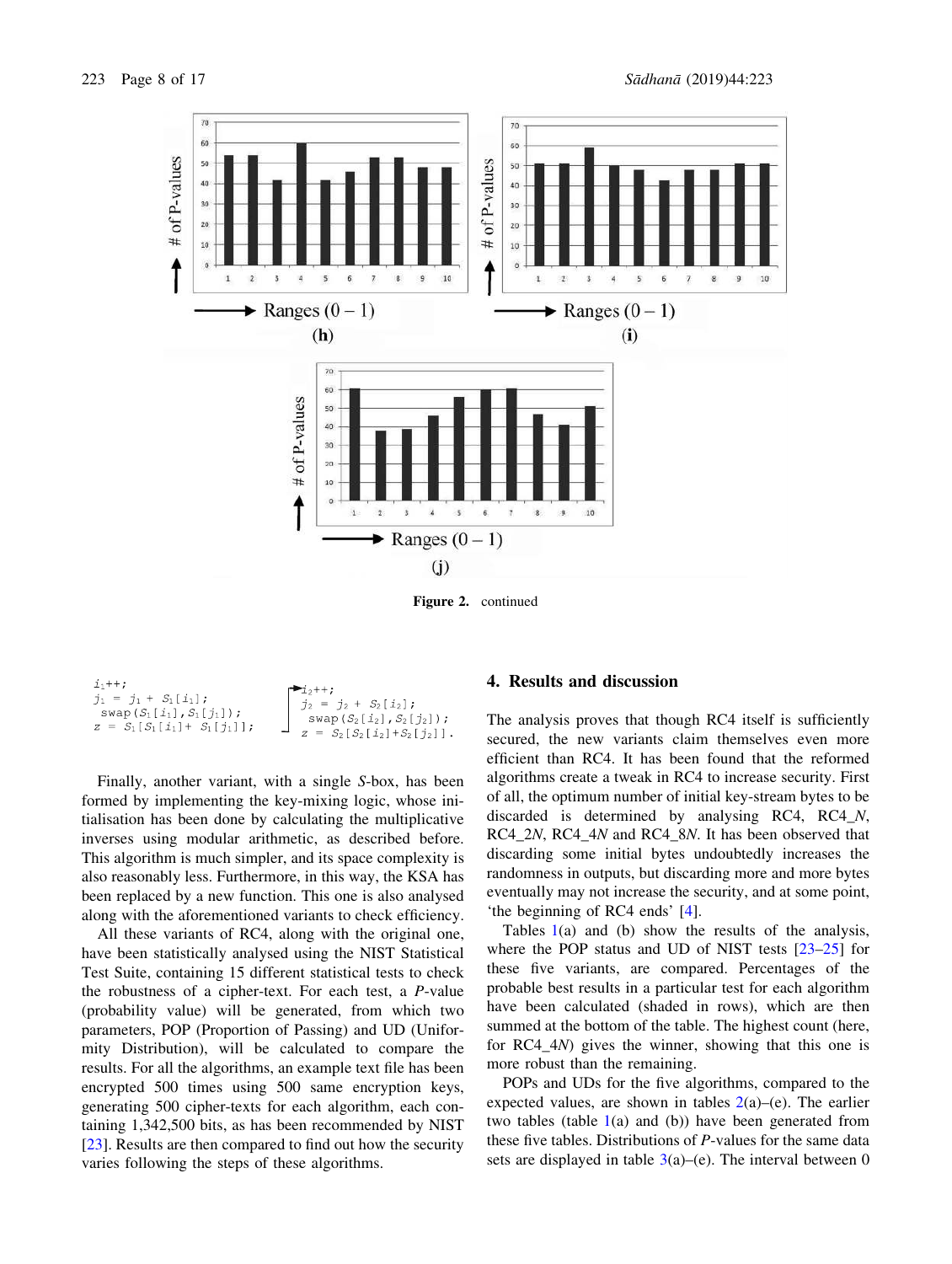

Figure 3. POP status of 15 NIST tests for (a) RC4, (b) RC4\_*N*, (c) RC4\_2*N*, (d) RC4\_4*N*, (e) RC4\_8*N*.

and 1 is divided into 10 sub-intervals, and *P*-values lying within each sub-interval are counted; distribution of *P*values should be uniform in each sub-interval [23]. Figure 2 shows histograms on the distribution of *P*-values for two tests 4 and 8.

Figure 3 displays scattered graphs on the POP status for the 15 tests, which examine the proportion of sequences that pass a test. A threshold value (expected POP) has been calculated following the guidance given by NIST [23]. If the proportion falls outside of (i.e., less than or below) this expected value, then there is evidence that the data is not random [23]. If most of the values are greater than (or above) this expected value, then the data is considered to be random. For any algorithm, the more the number of POPs that tend to 1 for the 15 tests, the more the data set is assumed to be random.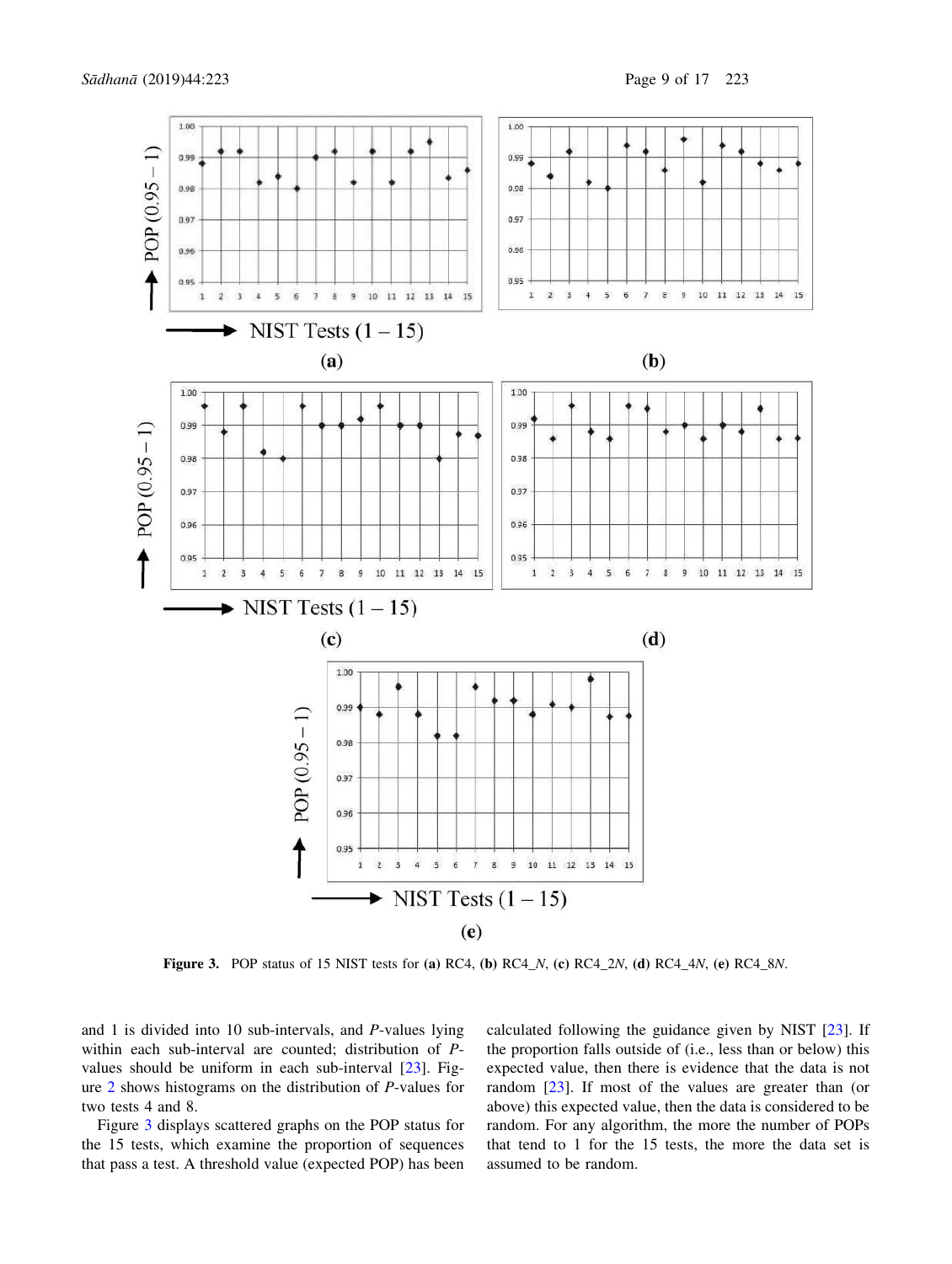## 223 Page 10 of 17 *S*å*dhan*å (2019) 44:223

|  |  |  |  |  | Table 4. Comparison of (a) POP status and (b) UD status generated by 15 NIST tests for RC4 variants including key-mixing. |  |  |  |  |  |  |  |  |
|--|--|--|--|--|---------------------------------------------------------------------------------------------------------------------------|--|--|--|--|--|--|--|--|
|--|--|--|--|--|---------------------------------------------------------------------------------------------------------------------------|--|--|--|--|--|--|--|--|

| Test $\downarrow$       | RC4                                        | $RC4_2A$                  | $RC4_2B$         | $RC4_2C$         | Key-mixing                |
|-------------------------|--------------------------------------------|---------------------------|------------------|------------------|---------------------------|
|                         | (a) POP status for NIST tests              |                           |                  |                  |                           |
|                         | 0.988000                                   | 0.984000                  | 0.990000         | 0.994000.5       | 0.990000.5                |
| 2                       | 0.992000 1                                 | 0.994000                  | 0.986000         | 0.994000         | 0.998000                  |
| 3                       | 0.992000                                   | 0.990000                  | 0.990000         | 0.984000         | 0.990000                  |
| 4                       | 0.982000                                   | 0.982000                  | 0.994000.5       | 0.994000.5       | 0.990000                  |
| 5                       | 0.984000                                   | 0.992000.5                | 0.974000         | 0.988000         | 0.992000.5                |
| 6                       | 0.980000                                   | 0.986000                  | 0.984000         | 0.978000         | 0.994000 1                |
| 7                       | 0.990000                                   | 0.984000                  | 0.992000         | 0.990000         | 0.9940001                 |
| 8                       | 0.992000                                   | 0.984000                  | 0.990000         | $0.994000$ 1     | 0.988000                  |
| 9                       | 0.982000                                   | 0.984000                  | 0.980000         | 0.994000 1       | 0.980000                  |
| 10                      | 0.992000                                   | 0.994000.5                | 0.984000         | 0.986000         | 0.994000.5                |
| 11                      | 0.982000                                   | 0.990000                  | 0.995000 1       | 0.994000         | 0.986000                  |
| 12                      | 0.992000                                   | 0.986000                  | 0.996000         | 0.996000         | 0.998000 1                |
| 13                      | 0.995000 1                                 | 0.989000                  | 0.988000         | 0.989000         | 0.982000                  |
| 14                      | 0.983500                                   | 0.985500                  | 0.987250         | 0.989250         | 0.9900001                 |
| 15                      | 0.985889                                   | 0.983444                  | 0.985444         | 0.9915561        | 0.991444                  |
| Total:                  | $\mathbf{2}$                               | 1                         | 1.5              | 4                | 5.5                       |
|                         | (b) Uniformity Distribution for NIST tests |                           |                  |                  |                           |
| 1                       | $4.154218^{-01}$                           | $8.092489^{-01}$          | $1.223252^{-01}$ | $8.480268^{-01}$ | $8.708559^{-01}$ <b>I</b> |
| $\overline{\mathbf{c}}$ | $4.904834^{-01}$                           | $1.237553^{-01}$          | $4.984243^{-01}$ | $2.133093^{-01}$ | $8.801447^{-01}$ <b>I</b> |
| 3                       | $8.920363^{-01}$                           | $9.087602^{-01}$          | $9.114125^{-01}$ | $6.620908^{-01}$ | $8.343083^{-01}$          |
| 4                       | $5.790211^{-01}$                           | $3.282969^{-01}$          | $1.855552^{-01}$ | $1.357197^{-01}$ | $5.625911^{-01}$          |
| 5                       | $2.492839^{-01}$                           | $1.311222^{-01}$          | $5.261047^{-01}$ | $2.201592^{-01}$ | $7.636775^{-01}$ <b>1</b> |
| 6                       | $4.170881^{-02}$                           | $3.345382^{-01}$          | $2.452120^{-02}$ | $5.101528^{-01}$ | $2.096883^{-01}$          |
| 7                       | $8.272794^{-01}$                           | $5.381822^{-01}$          | $1.835471^{-01}$ | $3.314077^{-01}$ | $9.908191^{-01}$          |
| 8                       | $2.224804^{-01}$                           | 5.996926 <sup>-01</sup> 1 | $2.248206^{-01}$ | $7.665814^{-02}$ | $1.087909^{-01}$          |
| 9                       | $3.856456^{-02}$                           | $9.421983^{-01}$          | $2.291461^{-02}$ | $9.442743^{-01}$ | $9.502466^{-01}$          |
| 10                      | $5.462832^{-01}$                           | $9.947196^{-01}$          | $1.062459^{-01}$ | $2.417409^{-01}$ | $1.866758^{-02}$          |
| 11                      | $1.699807^{-01}$                           | $3.537331^{-01}$          | $8.816625^{-01}$ | $8.716150^{-02}$ | $2.368098^{-01}$          |
| 12                      | $2.953907^{-01}$                           | $4.559373^{-01}$          | $5.625912^{-01}$ | $1.756906^{-01}$ | 6.282074 <sup>-01</sup> 1 |
| 13                      | $8.201435^{-01}$ <b>1</b>                  | $8.129051^{-01}$          | $1.068773^{-01}$ | $2.485492^{-02}$ | $1.357197^{-01}$          |
| 14                      | $6.729885^{-01}$                           | $3.175654^{-01}$          | $5.620795^{-01}$ | $4.007594^{-01}$ | $9.368231^{-01}$          |
| 15                      | $8.386675^{-02}$                           | $2.137403^{-03}$          | $5.594693^{-01}$ | $3.222618^{-06}$ | $3.996299^{-02}$          |
| Total:                  | $\overline{2}$                             | $\overline{2}$            | 3                | 1                | $\overline{7}$            |

Table 5. POP status and UDs for (a) RC4, (b) RC4\_2A, (c) RC4\_2B, (d) RC4\_2C and (e) key-mixing.

| Test<br>Expected<br><b>POP</b><br>↓ |          | Observed<br><b>POP</b> | <b>Status</b> | Uniformity<br>Distribution | <b>Status</b> |  |
|-------------------------------------|----------|------------------------|---------------|----------------------------|---------------|--|
| (a)                                 |          |                        |               |                            |               |  |
| 1                                   | 0.976651 | 0.988000               | Successful    | $4.154218^{-01}$           | Uniform       |  |
| $\overline{2}$                      | 0.976651 | 0.992000               | Successful    | $4.904834^{-01}$           | Uniform       |  |
| 3                                   | 0.976651 | 0.992000               | Successful    | $8.920363^{-01}$           | Uniform       |  |
| 4                                   | 0.976651 | 0.982000               | Successful    | $5.790211^{-01}$           | Uniform       |  |
| 5                                   | 0.976651 | 0.984000               | Successful    | $2.492839^{-01}$           | Uniform       |  |
| 6                                   | 0.976651 | 0.980000               | Successful    | $4.170881^{-02}$           | Uniform       |  |
| 7                                   | 0.976651 | 0.990000               | Successful    | $8.272794^{-01}$           | Uniform       |  |
| 8                                   | 0.976651 | 0.992000               | Successful    | $2.224804^{-01}$           | Uniform       |  |
| 9                                   | 0.976651 | 0.982000               | Successful    | $3.856456^{-02}$           | Uniform       |  |
| 10                                  | 0.976651 | 0.992000               | Successful    | $5.462832^{-01}$           | Uniform       |  |
| 11                                  | 0.980561 | 0.982000               | Successful    | $1.699807^{-01}$           | Uniform       |  |
| 12                                  | 0.976651 | 0.992000               | Successful    | $2.953907^{-01}$           | Uniform       |  |
| 13                                  | 0.980561 | 0.995000               | Successful    | $8.201435^{-01}$           | Uniform       |  |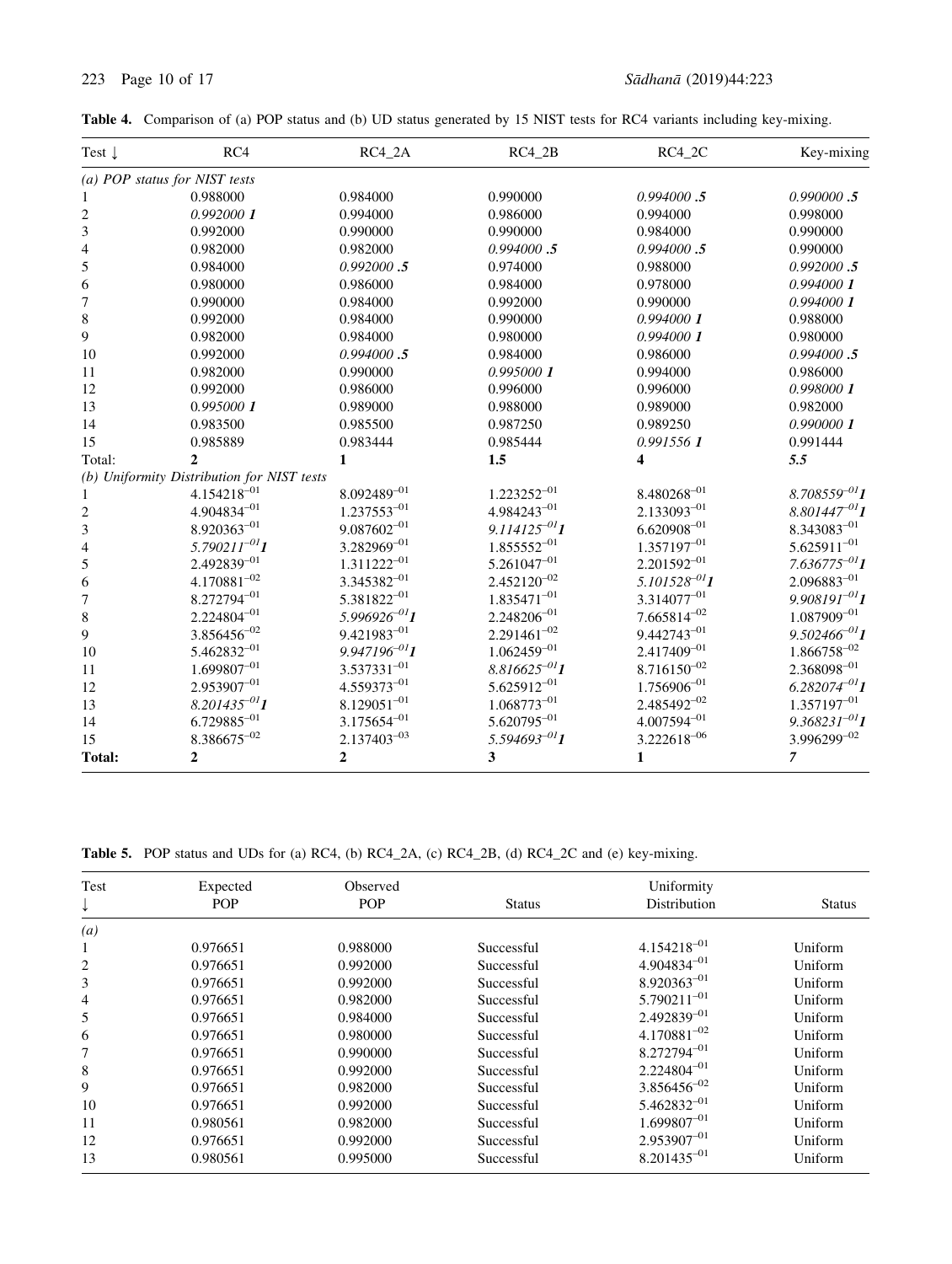## Table 5 continued

| Test                     | Expected             | Observed             |                            | Uniformity                           |                    |
|--------------------------|----------------------|----------------------|----------------------------|--------------------------------------|--------------------|
| $\downarrow$             | POP                  | <b>POP</b>           | <b>Status</b>              | Distribution                         | <b>Status</b>      |
| 14                       | 0.985280             | 0.983500             | Unsuccessful               | $6.729885^{-02}$                     | Uniform            |
| 15                       | 0.986854             | 0.985889             | Unsuccessful               | $8.386675^{-02}$                     | Uniform            |
| (b)                      |                      |                      |                            |                                      |                    |
| 1                        | 0.976651             | 0.984000             | Successful                 | $8.092489^{-01}$                     | Uniform            |
| $\boldsymbol{2}$         | 0.976651             | 0.994000             | Successful                 | $1.237553^{-01}$                     | Uniform            |
| 3                        | 0.976651             | 0.990000             | Successful                 | $9.087602^{-01}$                     | Uniform            |
| $\overline{\mathcal{L}}$ | 0.976651             | 0.982000             | Successful                 | $3.282969^{-01}$                     | Uniform            |
| 5                        | 0.976651             | 0.992000             | Successful                 | $1.311222^{-01}$                     | Uniform            |
| 6                        | 0.976651             | 0.986000             | Successful                 | $3.345382^{-01}$                     | Uniform            |
| $\boldsymbol{7}$         | 0.976651             | 0.984000             | Successful                 | $5.381822^{-01}$                     | Uniform            |
| $\,$ 8 $\,$              | 0.976651             | 0.984000             | Successful                 | $5.996926^{-01}$                     | Uniform            |
| 9                        | 0.976651             | 0.984000             | Successful                 | $9.421983^{-01}$                     | Uniform            |
| $10\,$                   | 0.976651             | 0.994000             | Successful                 | $9.947196^{-01}$<br>$3.537331^{-01}$ | Uniform            |
| 11                       | 0.980561             | 0.990000             | Successful                 | $4.559373^{-01}$                     | Uniform            |
| 12                       | 0.976651             | 0.986000<br>0.989000 | Successful<br>Successful   | $8.129051^{-01}$                     | Uniform<br>Uniform |
| 13                       | 0.980561             |                      |                            | $3.175654^{-01}$                     |                    |
| 14                       | 0.985280<br>0.986854 | 0.985500<br>0.983444 | Successful<br>Unsuccessful | $2.137403^{-03}$                     | Uniform<br>Uniform |
| 15<br>(c)                |                      |                      |                            |                                      |                    |
| $\mathbf{1}$             | 0.976651             | 0.990000             | Successful                 | $1.223252^{-01}$                     | Uniform            |
| $\sqrt{2}$               | 0.976651             | 0.986000             | Successful                 | $4.484243^{-01}$                     | Uniform            |
| $\mathfrak{Z}$           | 0.976651             | 0.990000             | Successful                 | $9.114125^{-01}$                     | Uniform            |
| $\overline{\mathcal{L}}$ | 0.976651             | 0.994000             | Successful                 | $1.855552^{-01}$                     | Uniform            |
| 5                        | 0.976651             | 0.974000             | Unsuccessful               | $5.261047^{-01}$                     | Uniform            |
| 6                        | 0.976651             | 0.984000             | Successful                 | $2.452120^{-02}$                     | Uniform            |
| $\overline{7}$           | 0.976651             | 0.992000             | Successful                 | $1.835471^{-01}$                     | Uniform            |
| $\,$ 8 $\,$              | 0.976651             | 0.990000             | Successful                 | $2.248206^{-01}$                     | Uniform            |
| 9                        | 0.976651             | 0.980000             | Successful                 | $2.291461^{-02}$                     | Uniform            |
| 10                       | 0.976651             | 0.984000             | Successful                 | $1.062459^{-01}$                     | Uniform            |
| 11                       | 0.980561             | 0.995000             | Successful                 | $8.816625^{-01}$                     | Uniform            |
| 12                       | 0.976651             | 0.996000             | Successful                 | $5.625912^{-01}$                     | Uniform            |
| 13                       | 0.980561             | 0.988000             | Successful                 | $1.068773^{-01}$                     | Uniform            |
| 14                       | 0.985280             | 0.987250             | Successful                 | $5.620795^{-01}$                     | Uniform            |
| 15                       | 0.986854             | 0.985444             | Unsuccessful               | $5.594693^{-04}$                     | Uniform            |
| (d)                      |                      |                      |                            |                                      |                    |
| $\mathbf{1}$             | 0.976651             | 0.994000             | Successful                 | $8.480268^{-01}$                     | Uniform            |
| $\overline{\mathbf{c}}$  | 0.976651             | 0.994000             | Successful                 | $2.133093^{-01}$                     | Uniform            |
| 3                        | 0.976651             | 0.984000             | Successful                 | $6.620908^{-01}$                     | Uniform            |
| 4                        | 0.976651             | 0.994000             | Successful                 | $1.357197^{-01}$                     | Uniform            |
| 5                        | 0.976651             | 0.988000             | Successful                 | $2.201592^{-01}$                     | Uniform            |
| 6                        | 0.976651             | 0.978000             | Successful                 | $5.101528^{-01}$                     | Uniform            |
| 7                        | 0.976651             | 0.990000             | Successful                 | $3.314077^{-01}$                     | Uniform            |
| 8                        | 0.976651             | 0.994000             | Successful                 | $7.665814^{-02}$                     | Uniform            |
| $\boldsymbol{9}$         | 0.976651             | 0.994000             | Successful                 | $9.442743^{-01}$                     | Uniform            |
| 10                       | 0.976651             | 0.986000             | Successful                 | $2.417409^{-01}$                     | Uniform            |
| 11                       | 0.980561             | 0.994000             | Successful                 | $8.716150^{-02}$                     | Uniform            |
| 12                       | 0.976651             | 0.996000             | Successful                 | $1.756906^{-01}$                     | Uniform            |
| 13                       | 0.980561             | 0.989000             | Successful                 | 2.485492-02                          | Uniform            |
| 14                       | 0.985280             | 0.989250             | Successful                 | $4.007594^{-01}$                     | Uniform            |
| 15                       | 0.986854             | 0.991556             | Successful                 | 3.222618-06                          | Non-uniform        |
| (e)                      |                      |                      |                            | 8.708559-01                          |                    |
| 1                        | 0.976651             | 0.990000             | Successful                 | $8.801447^{-01}$                     | Uniform            |
| $\boldsymbol{2}$         | 0.976651             | 0.998000             | Successful                 | 8.343083-01                          | Uniform            |
| 3                        | 0.976651             | 0.990000             | Successful                 | $5.625911^{-01}$                     | Uniform            |
| 4<br>$\sqrt{5}$          | 0.976651<br>0.976651 | 0.990000<br>0.992000 | Successful<br>Successful   | $7.636775^{-01}$                     | Uniform<br>Uniform |
|                          |                      |                      |                            |                                      |                    |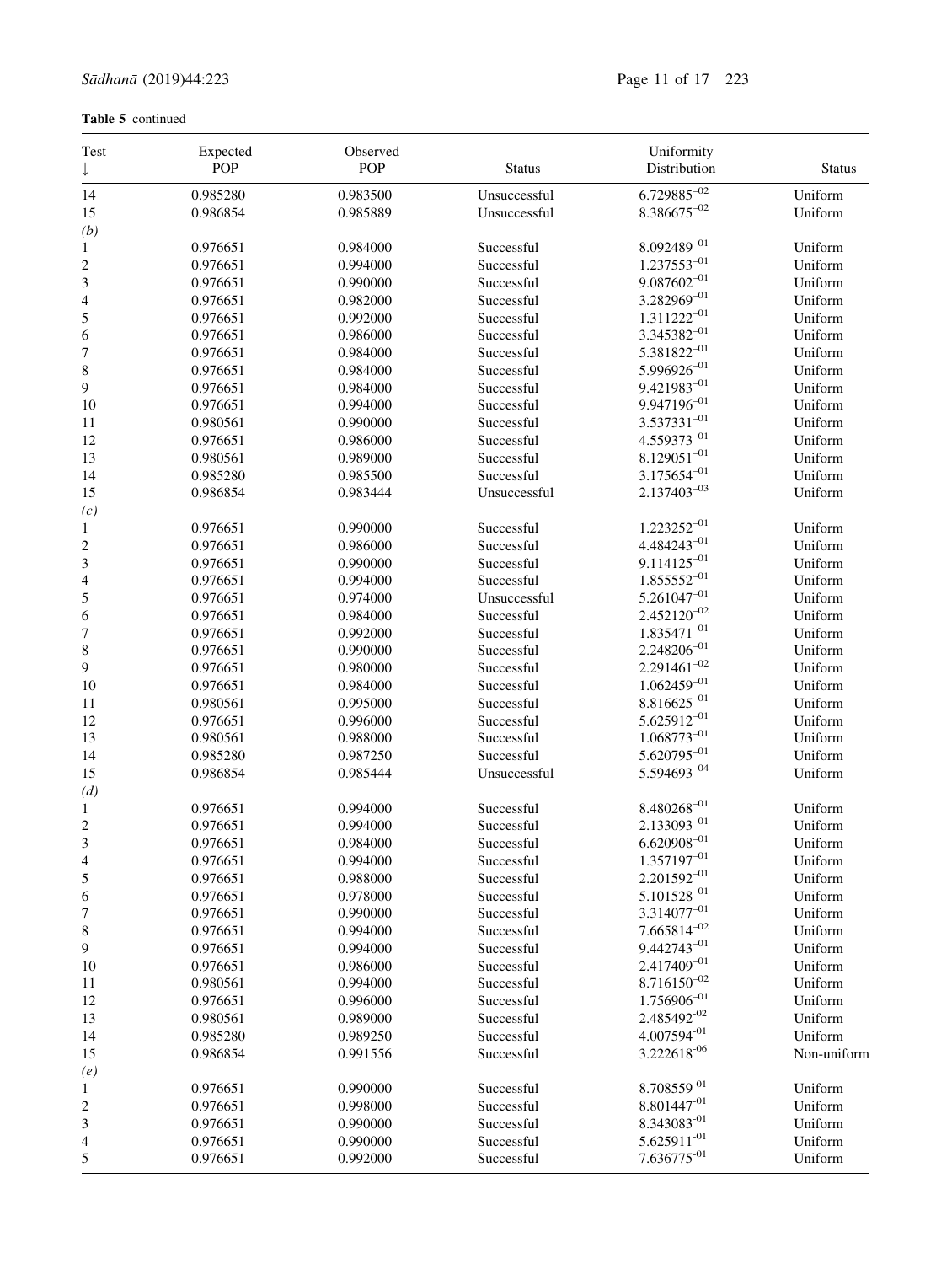## Table 5 continued

| Test | Expected<br><b>POP</b> | Observed<br><b>POP</b> | <b>Status</b> | Uniformity<br>Distribution | <b>Status</b> |
|------|------------------------|------------------------|---------------|----------------------------|---------------|
| ₩    |                        |                        |               |                            |               |
| 6    | 0.976651               | 0.994000               | Successful    | $2.096883^{-01}$           | Uniform       |
| 7    | 0.976651               | 0.994000               | Successful    | $9.908191^{-01}$           | Uniform       |
| 8    | 0.976651               | 0.988000               | Successful    | $1.087909^{-01}$           | Uniform       |
| 9    | 0.976651               | 0.980000               | Successful    | $9.502466^{-01}$           | Uniform       |
| 10   | 0.976651               | 0.994000               | Successful    | $1.866758^{-02}$           | Uniform       |
| 11   | 0.980561               | 0.986000               | Successful    | 2.368098-01                | Uniform       |
| 12   | 0.976651               | 0.998000               | Successful    | $6.282074^{-01}$           | Uniform       |
| 13   | 0.980561               | 0.982000               | Successful    | $1.357197^{-01}$           | Uniform       |
| 14   | 0.985280               | 0.990000               | Successful    | $9.368231^{-01}$           | Uniform       |
| 15   | 0.986854               | 0.991444               | Successful    | $3.996299^{-02}$           | Uniform       |

Table 6. *P*-value distribution for (a) RC4, (b) RC4\_2A, (c) RC4\_2B, (d) RC4\_2C and (e) key-mixing.

| Test $\downarrow$        | $\mathbf{1}$ | $\overline{c}$ | 3   | $\overline{4}$ | 5   | 6   | $\overline{7}$ | $\,$ 8 $\,$ | 9   | 10  |
|--------------------------|--------------|----------------|-----|----------------|-----|-----|----------------|-------------|-----|-----|
| (a)                      |              |                |     |                |     |     |                |             |     |     |
| $\mathbf{1}$             | 68           | 50             | 48  | 49             | 53  | 48  | 44             | 47          | 49  | 45  |
| $\overline{c}$           | 49           | 49             | 53  | 39             | 52  | 45  | 62             | 48          | 47  | 57  |
| 3                        | 55           | 59             | 48  | $44\,$         | 55  | 48  | 48             | 49          | 49  | 46  |
| $\overline{\mathcal{L}}$ | 38           | 61             | 50  | 51             | 47  | 59  | 51             | 44          | 51  | 48  |
| 5                        | 58           | 56             | 48  | 50             | 48  | 39  | 44             | 66          | 49  | 43  |
| $\sqrt{6}$               | 56           | 47             | 46  | 45             | 60  | 38  | $47\,$         | 70          | 38  | 54  |
| 7                        | 41           | 45             | 46  | 49             | 53  | 52  | 56             | 50          | 49  | 60  |
| $\,$ 8 $\,$              | 46           | 57             | 40  | 57             | 43  | 50  | 64             | 58          | 40  | 46  |
| 9                        | 60           | 55             | 56  | 55             | 58  | 54  | 32             | 42          | 53  | 36  |
| 10                       | 51           | 44             | 56  | 48             | 44  | 46  | 63             | 47          | 52  | 50  |
| 11                       | 99           | 115            | 122 | 104            | 99  | 104 | 82             | 98          | 88  | 90  |
| 12                       | 49           | 57             | 65  | 50             | 55  | 51  | 39             | 50          | 40  | 45  |
| 13                       | 90           | 106            | 105 | 98             | 100 | 104 | 102            | 112         | 98  | 86  |
| 14                       | 438          | 400            | 414 | 382            | 398 | 384 | 399            | 385         | 401 | 400 |
| 15                       | 955          | 854            | 901 | 891            | 949 | 903 | 895            | 935         | 832 | 886 |
| (b)                      |              |                |     |                |     |     |                |             |     |     |
| $\mathbf{1}$             | 59           | 55             | 50  | 43             | 44  | 49  | 51             | 45          | 52  | 54  |
| $\overline{c}$           | 41           | 61             | 36  | 58             | 54  | 58  | 51             | 59          | 46  | 38  |
| 3                        | 52           | 45             | 58  | 49             | 44  | 55  | 53             | 50          | 44  | 52  |
| 4                        | 59           | 41             | 55  | 56             | 51  | 45  | 53             | 43          | 40  | 59  |
| 5                        | 46           | 57             | 47  | 52             | 68  | 52  | 50             | 36          | 50  | 44  |
| 6                        | 52           | 56             | 46  | 51             | 57  | 39  | 60             | 54          | 36  | 51  |
| $\boldsymbol{7}$         | 42           | 51             | 54  | 41             | 49  | 52  | 64             | 46          | 54  | 49  |
| $\,$ 8 $\,$              | 53           | 56             | 57  | 46             | 42  | 50  | 58             | $48\,$      | 52  | 40  |
| 9                        | 53           | 55             | 42  | 53             | 51  | 47  | 51             | 44          | 51  | 55  |
| $10\,$                   | 47           | 48             | 51  | 49             | 47  | 50  | 57             | 52          | 46  | 55  |
| 11                       | 101          | 107            | 98  | 107            | 105 | 94  | 116            | 93          | 103 | 78  |
| 12                       | 52           | 60             | 44  | 54             | 51  | 42  | 62             | 50          | 46  | 41  |
| 13                       | 101          | 115            | 100 | 91             | 93  | 106 | 90             | 105         | 96  | 105 |
| 14                       | 441          | 406            | 383 | 400            | 369 | 377 | 412            | 423         | 394 | 397 |
| 15                       | 932          | 965            | 871 | 906            | 863 | 987 | 874            | 910         | 813 | 881 |
| (c)                      |              |                |     |                |     |     |                |             |     |     |
| 1                        | 51           | 64             | 33  | 57             | 44  | 46  | 41             | 49          | 55  | 60  |
| $\sqrt{2}$               | 60           | 48             | 47  | 51             | 36  | 57  | 41             | 53          | 55  | 50  |
| 3                        | 47           | 53             | 55  | 47             | 44  | 44  | 52             | 58          | 47  | 51  |
| 4                        | 41           | 56             | 60  | 56             | 41  | 39  | 46             | 53          | 44  | 62  |
| 5                        | 52           | 57             | 43  | 45             | 43  | 43  | 45             | 62          | 54  | 54  |
| 6                        | 55           | 59             | 52  | 45             | 50  | 34  | 63             | 54          | 54  | 34  |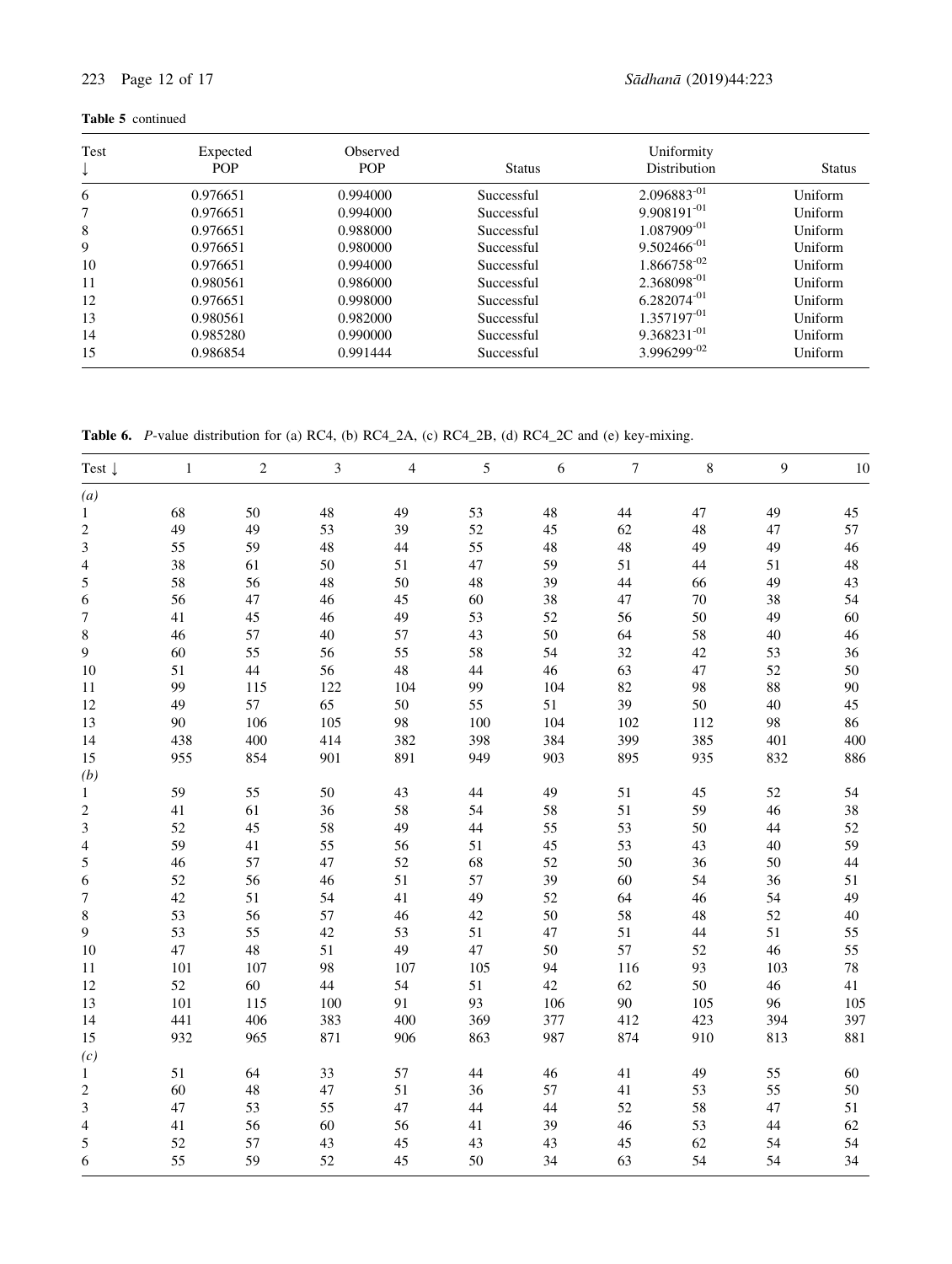| <b>Table 6</b> continued |  |
|--------------------------|--|
|--------------------------|--|

| Test $\downarrow$        | 1   | $\boldsymbol{2}$ | 3      | 4   | 5      | 6   | 7   | 8   | 9   | 10  |
|--------------------------|-----|------------------|--------|-----|--------|-----|-----|-----|-----|-----|
| 7                        | 56  | 53               | 46     | 38  | 45     | 56  | 47  | 59  | 61  | 39  |
| 8                        | 52  | 46               | 52     | 66  | 55     | 45  | 49  | 42  | 54  | 39  |
| 9                        | 73  | 43               | 40     | 41  | 41     | 50  | 56  | 54  | 53  | 49  |
| 10                       | 57  | 50               | 50     | 54  | 36     | 48  | 43  | 68  | 54  | 40  |
| $11$                     | 103 | 104              | 94     | 89  | 110    | 93  | 96  | 102 | 101 | 108 |
| $12\,$                   | 50  | 59               | 39     | 46  | 56     | 48  | 51  | 44  | 47  | 60  |
| 13                       | 107 | 108              | 110    | 111 | 99     | 119 | 89  | 89  | 87  | 81  |
| 14                       | 403 | 370              | 411    | 371 | 410    | 414 | 426 | 403 | 390 | 404 |
| 15                       | 820 | 836              | 840    | 893 | 955    | 961 | 972 | 919 | 905 | 899 |
| (d)                      |     |                  |        |     |        |     |     |     |     |     |
| $\mathbf{1}$             | 48  | 41               | 55     | 45  | 46     | 56  | 50  | 51  | 54  | 54  |
| $\overline{\mathbf{c}}$  | 56  | 59               | 66     | 48  | $42\,$ | 44  | 48  | 46  | 41  | 50  |
| 3                        | 55  | 55               | 42     | 42  | 52     | 44  | 51  | 53  | 58  | 48  |
| $\overline{\mathcal{L}}$ | 63  | 48               | 50     | 54  | 59     | 54  | 43  | 39  | 36  | 54  |
| 5                        | 55  | 69               | 43     | 56  | 40     | 47  | 46  | 44  | 46  | 54  |
| 6                        | 58  | 51               | 54     | 43  | 43     | 42  | 43  | 58  | 55  | 53  |
| $\overline{7}$           | 60  | $47\,$           | 60     | 57  | 41     | 59  | 45  | 42  | 41  | 58  |
| 8                        | 50  | 57               | 66     | 44  | 52     | 41  | 54  | 57  | 41  | 38  |
| 9                        | 49  | 58               | 55     | 53  | 49     | 44  | 44  | 52  | 49  | 49  |
| 10                       | 47  | 60               | 52     | 40  | 39     | 52  | 42  | 48  | 58  | 62  |
| 11                       | 108 | 74               | 94     | 114 | 109    | 100 | 92  | 91  | 115 | 103 |
| 12                       | 57  | 44               | $40\,$ | 59  | 51     | 45  | 36  | 51  | 61  | 56  |
| 13                       | 92  | 105              | 101    | 115 | 80     | 99  | 114 | 123 | 93  | 78  |
| 14                       | 387 | 382              | 375    | 403 | 410    | 406 | 435 | 388 | 428 | 386 |
| 15                       | 752 | 871              | 947    | 925 | 858    | 932 | 870 | 932 | 927 | 986 |
| (e)                      |     |                  |        |     |        |     |     |     |     |     |
| $\mathbf{1}$             | 49  | 55               | 54     | 54  | 57     | 46  | 45  | 48  | 49  | 43  |
| $\overline{\mathbf{c}}$  | 44  | 43               | 47     | 55  | 52     | 54  | 52  | 58  | 50  | 45  |
| 3                        | 43  | 48               | 50     | 46  | 47     | 62  | 52  | 53  | 53  | 46  |
| $\overline{\mathcal{L}}$ | 46  | 47               | 47     | 55  | 52     | 50  | 47  | 56  | 37  | 64  |
| 5                        | 48  | 53               | 36     | 53  | 48     | 50  | 49  | 52  | 51  | 61  |
| 6                        | 55  | 64               | 51     | 42  | 46     | 42  | 49  | 71  | 40  | 40  |
| $\overline{7}$           | 47  | 51               | 53     | 54  | 50     | 50  | 46  | 56  | 43  | 50  |
| 8                        | 53  | 52               | 44     | 43  | 47     | 60  | 46  | 67  | 43  | 39  |
| 9                        | 49  | 47               | 40     | 54  | 49     | 55  | 51  | 49  | 49  | 57  |
| 10                       | 43  | 56               | 45     | 65  | 61     | 37  | 63  | 49  | 40  | 41  |
| $11\,$                   | 105 | 90               | 108    | 113 | 105    | 116 | 92  | 93  | 97  | 81  |
| 12                       | 55  | 34               | 54     | 56  | 50     | 65  | 42  | 59  | 44  | 41  |
| 13                       | 106 | 81               | 114    | 101 | 91     | 107 | 96  | 119 | 83  | 102 |
| 14                       | 403 | 385              | 377    | 418 | 391    | 396 | 412 | 409 | 400 | 409 |
| 15                       | 853 | 918              | 929    | 962 | 950    | 882 | 886 | 855 | 843 | 922 |

Thus, the observation is that discarding too many of the initial key-stream bytes does not help for increasing the security of RC4; it requires an optimum value in between to be maintained, which in the current data set has been found to be 4*N*, i.e. here 1024.

The next analysis is based on multiple *S*-boxes in RC4 (RC4\_2A, RC4\_2B and RC4\_2C), along with the newly proposed variant using modular arithmetic and key-mixing logic to initiate the *S*-box. The results are shown in tables  $4(a)$  and (b).

Now it is clear from these two tables that obviously the new variant with key-mixing logic is able to establish itself as the best, even with a simpler logic and a single *S*-box among the other variants. Hence, it can now be decided that using only one *S*-box and an unchanged PRGA has a better time and space management than the variants with multiple *S*-boxes. POPs and UDs of this data set are depicted in table  $5(a)$ –(e), and distributions of *P*-values generated by the same are included in tables  $6(a)$ –(e) as per the rules stated earlier.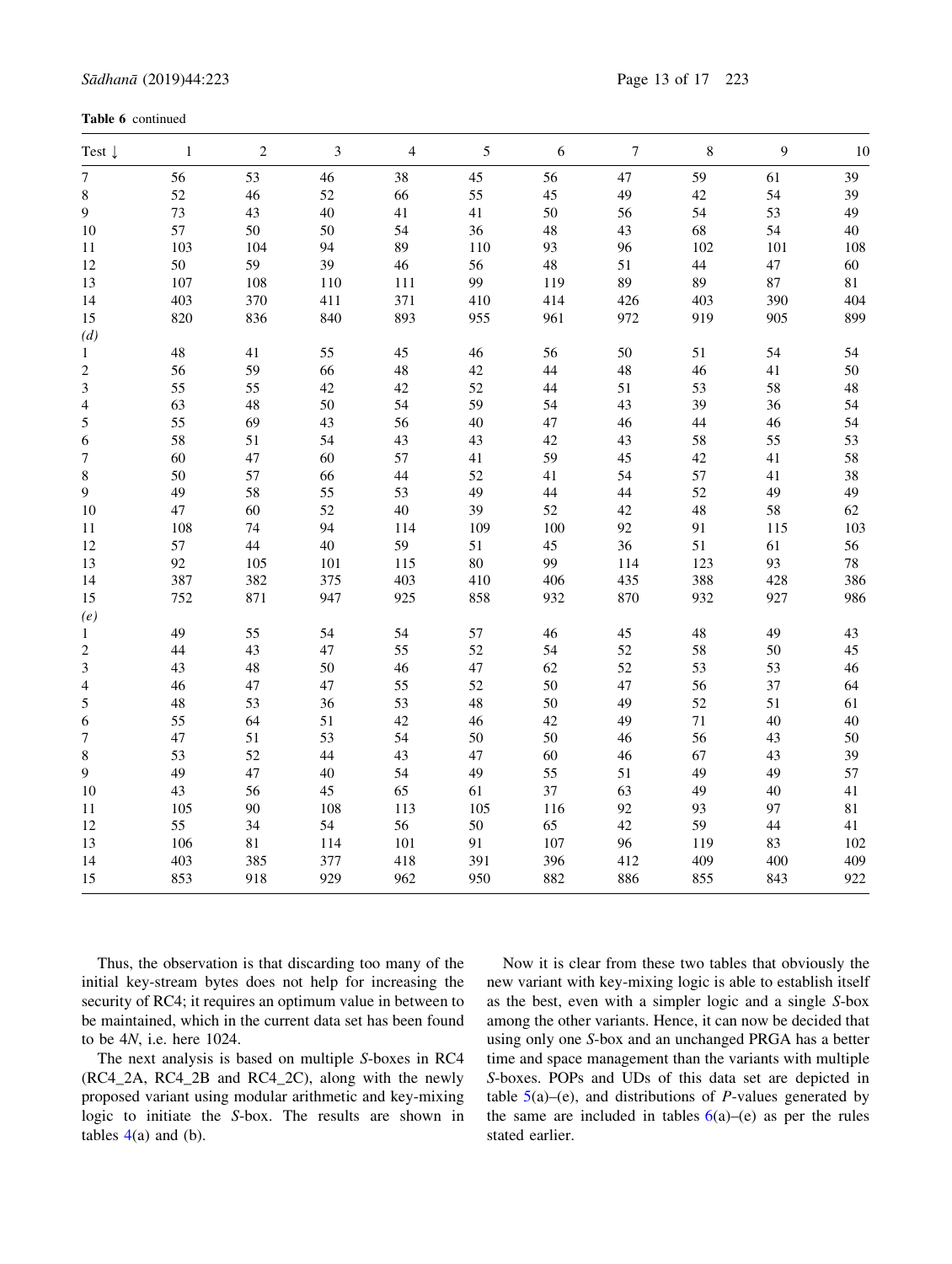

Figure 4. (a) and (b) *P*-value distributions of tests 4 and 8 for RC4. *P*-value distributions of tests (c) 4 and (d) 8 for RC4\_*N*. (e) 4 and (f) 8 for RC4\_2*N*. (g) 4 and (h) 8 for RC4\_4*N*. (i) 4 and (j) 8 for RC4\_8*N*.

Figure 4 shows histograms of the distribution of *P*-values for two tests 4 and 8 for four variants including original RC4. Scattered graphs on the POPs for the tests 4 and 8 for the same four variants are given in figure 5 to find the most secured variant following the logic as stated earlier.

These figures indicate that for key-mixing logic, more number of points tend to 1, compared with the remaining. Hence, graphically too, it is now evident that this particular variant gives more secured output among the other RC4 alternatives. It also points out that if an RC4 variant with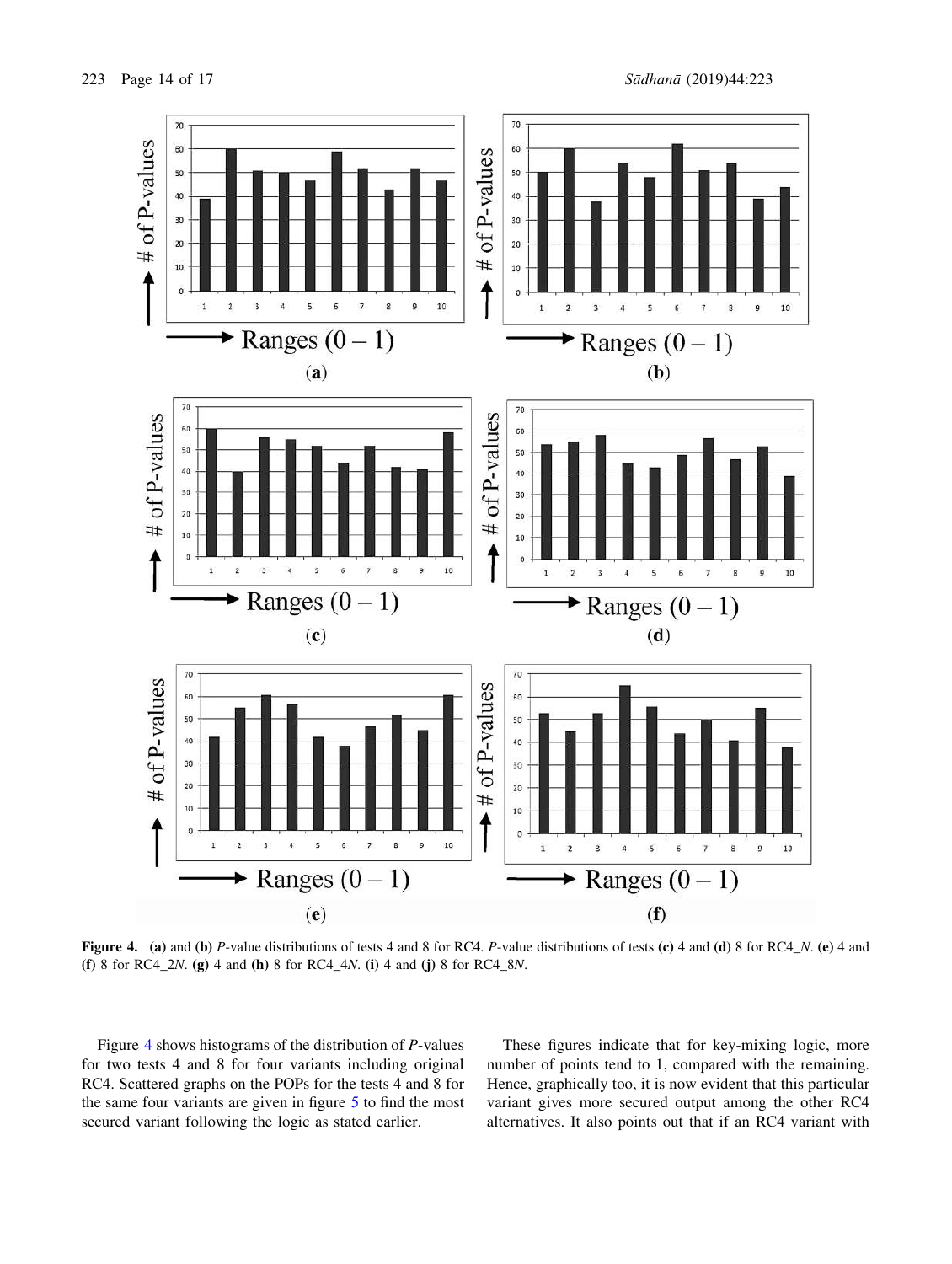

Figure 4. continued

single *S*-box and a simple key-mixing logic give better security than the ones with multiple *S*-boxes, it inevitably

possesses much less operational complexity and better space management.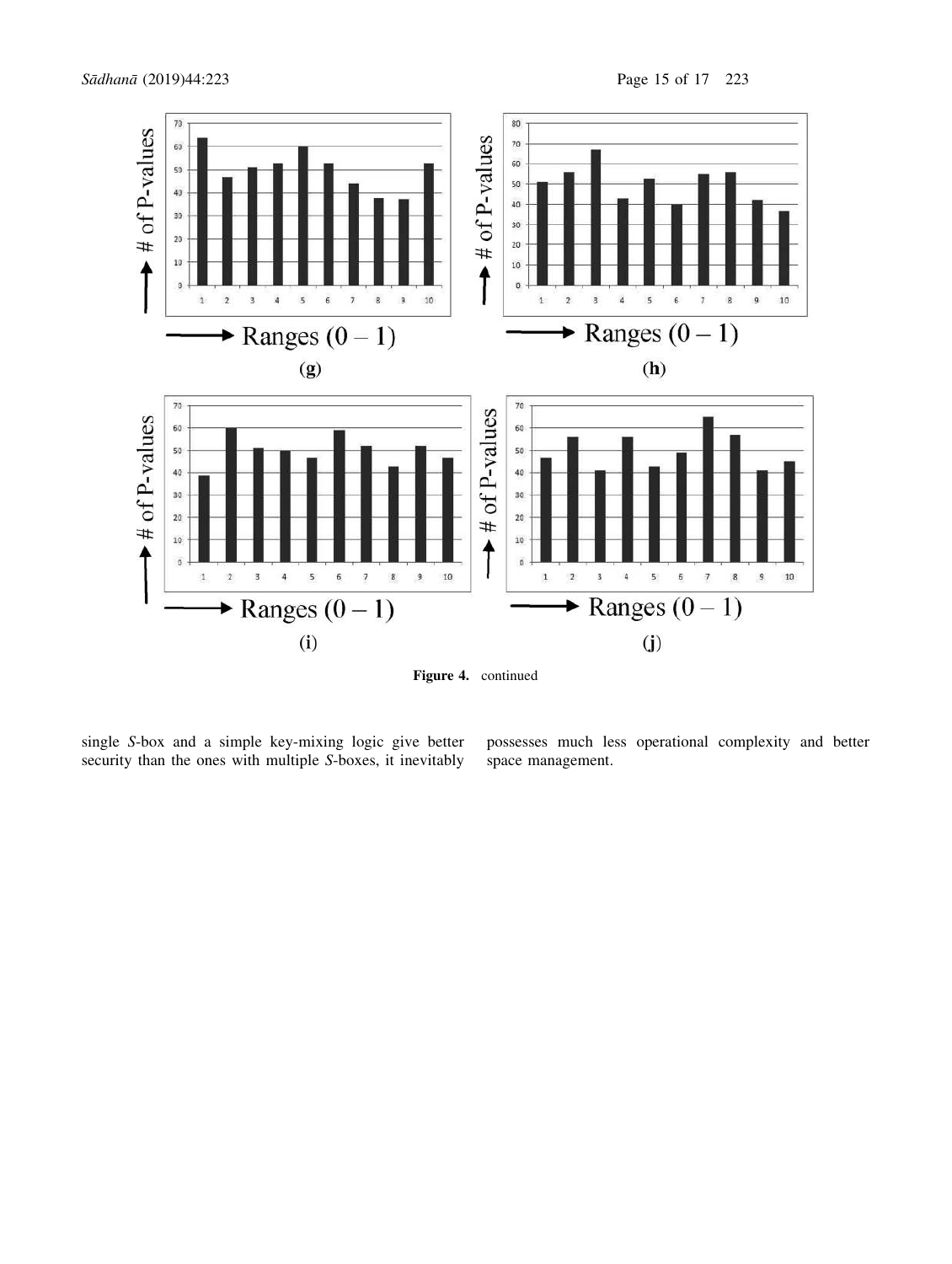

Figure 5. POP status of 15 NIST tests for (a) RC4 and (b) RC4\_2A, (c) RC4\_2B, (d) RC4\_2C, (e) key-mixing.

## 5. Conclusion

Besides having enough robustness, one can envisage that the internal state array of RC4 has some limitations and internal biases due to which convenience may be available to the intruders, as argued by a number of researchers. The security of RC4 will be undoubtedly enhanced if the state array can be initialised using any intelligent technique, where it becomes stronger for different applications. Here, by discarding an optimum number of initial bytes and accompanying modified intelligent PRGAs with multiple *S*-boxes, the security of RC4 has been grossly enhanced.

Using the key-mixing logic, it has been found that the security of RC4 can be strongly established without using